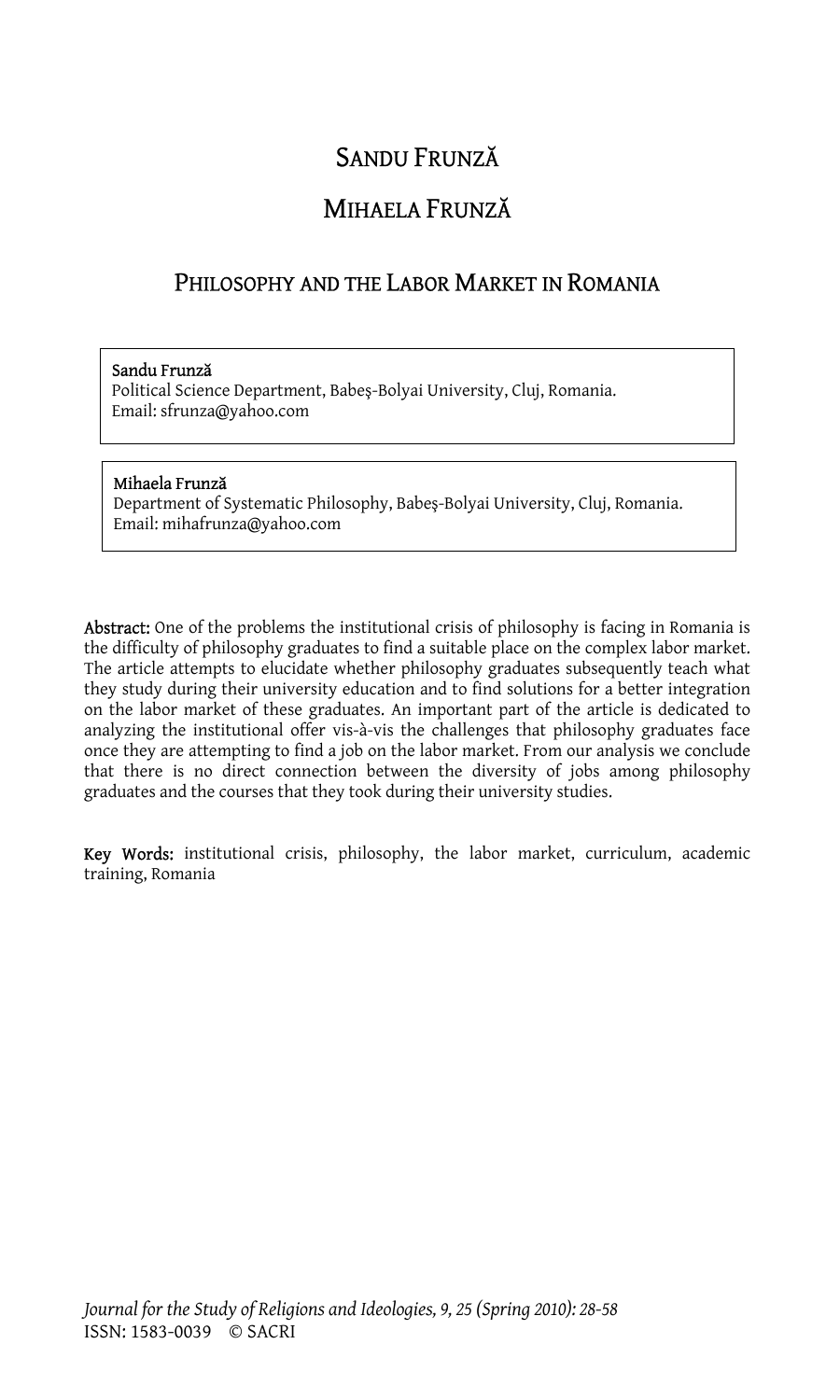# Is the institutional crisis of philosophy thecrisis of the inappropriateness of the curriculum to the labor market?

There are more and more scholarly voices claiming that the worldwide university system post-1980 is understandable less in the terms of a knowledge-based initiative and more in terms of a market-based, entrepreneurial-driven institution.<sup>1</sup> However, if concepts such as "student-oriented university," "revenue programs," or "university rebranding" are now part of the regular vocabulary of higher education, they do not cover the whole picture. What such an approach is missing is the important relation that the university system formerly had to the prospects of educating informed citizens from a democracy. In Sharon Rider's words:

> "The university of our d[ay](#page-30-1) is concerned first and foremost with the production of things: degrees, citations, innovations. The classical university was originally conceived as a place where one formed, or produced, a certain kind of person: someone capable of sound judgment in, for instance, political issues."2

This is more than true when speaking about the departments from a university that are regularly considered more inclined towards a knowledge-based approach and, consequently, less market-oriented: the humanities. Although in this text we approach the issue of the labor market and the ways in which Romanian philosophy departments can better assist their students by preparing them to meet the labor market's needs, we do not entirely accept the vision that higher education *tout court* and philosophical education in particular can be evaluated on the solely basis of the requirements of financial pursuits. However, even if we agree with Rider that university education should not be directed only towards securing jobs for its future graduates, and has to play an important role of educating capable, critical, and informed citizens, we are also aware that those citizens' chances in finding a career should be promoted by, and not jeopardized by, an educational strategy. Therefore our aim is to find and articulate solutions that balance the knowledge-based aspirations that are intrinsic to a university philosophy program with the skills and competences that the labor market cherishes.

A quick glance over what is happening in the Romanian academic system regarding philosophical education seems to highlight the existence of a bias between university education and undergraduate education. This is best reflected in the inability of university philosophy programs to adapt to the requirements of the labor market. The programs for academic training seem to get further from the requirements with which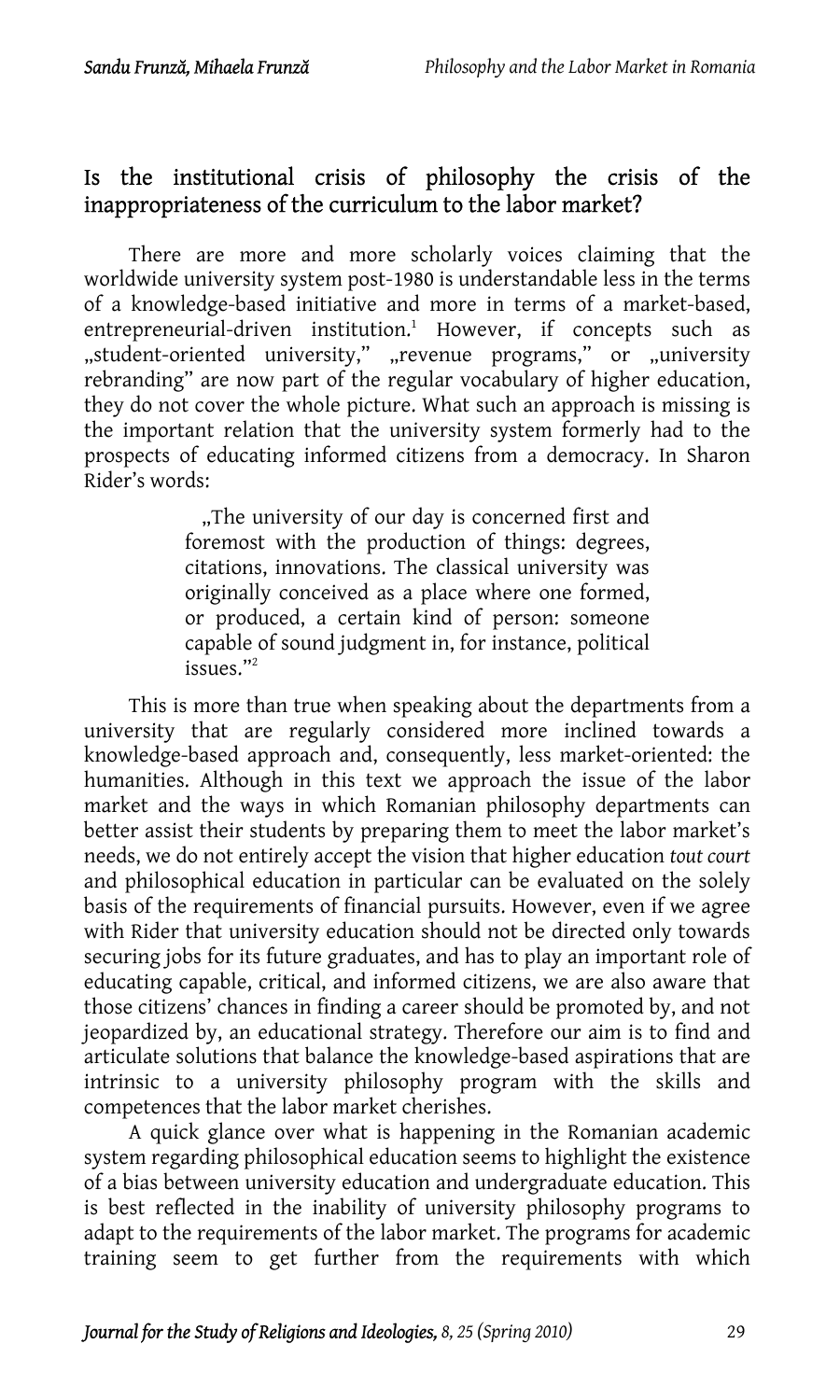philosophy graduates have to cope once they have to work in undergraduate education. They often must teach disciplines that have nothing to do with what they have learned during their academic training or others for which their training is shallow due to the insufficient number of courses needed to obtain the complex s[ki](#page-30-2)lls supposed by the disciplines brought forward. Thus, in the present situation, [wh](#page-30-3)en the discipline of philosophy is reduced in undergraduate education, Petru Bejan notices that we are in the paradoxical situation where philosophy graduates are faced with the necessity of teaching a series of disciplines invented in the new curriculum, for which they are not prepared during their academic training, with the result that in the end the very idea of philosophy is totally obscured.<sup>3</sup> Beyond the erosion of the status of philosophy and of the teacher of philosophy,<sup>4</sup> the fact that graduates have no other option but to teach entrepreneurship education or applied economics is also questionable (when they manage to complete their teaching norms and are able to function as teachers at the school in question).

This redirection of philosophy teachers towards other disciplines has a side that is difficult to accept. We can accept the fact that through their trans-disciplinary competences and through conceptual transfer from philosophical disciplines, teachers can be effective in these other disciplines. What is unacceptable is the fact that, based on the new legislation, they are paid for teaching in these other di[sc](#page-30-4)iplines not as specialists would be paid, but as unqualified staff.

There are a number of reasons why philosophy as a discipline and those who teach it at the undergraduate level have reached this crisis. Most often it is said that it is the low social prestige, the lack of support from the political factor, and the pressure wielded by the Orthodox Church to introduce religion as an alternate discipline to the disciplines that imply secular humanist training.<sup>5</sup> Also we cannot disregard the fact that what universities offer as curricula does not include in sufficient training in the very disciplines that would give graduates the ability to teach to the standards required by the respective professions. There is this illusion that philosophy faculties shape "philosophers" rather than philosophy teachers. The offer in the curricula of some disciplines to help them in their future career as philosophy teachers that are meant to teach certain disciplines would then come as a natural process, past the traditional beliefs regarding what should be in a philosophy curriculum. It is true that academic training no longer insists on delivering knowledge regarding curricular disciplines, but forming skills is impossible without specialized background knowledge. This implies, among other things, the presence in the curricula of courses in educational pedagogy.

Another reason for the present situation of philosophy seems to be the very way of teaching philosophy in the university. The institutional crisis of philosophy seems to be in part a result of the professor's ideas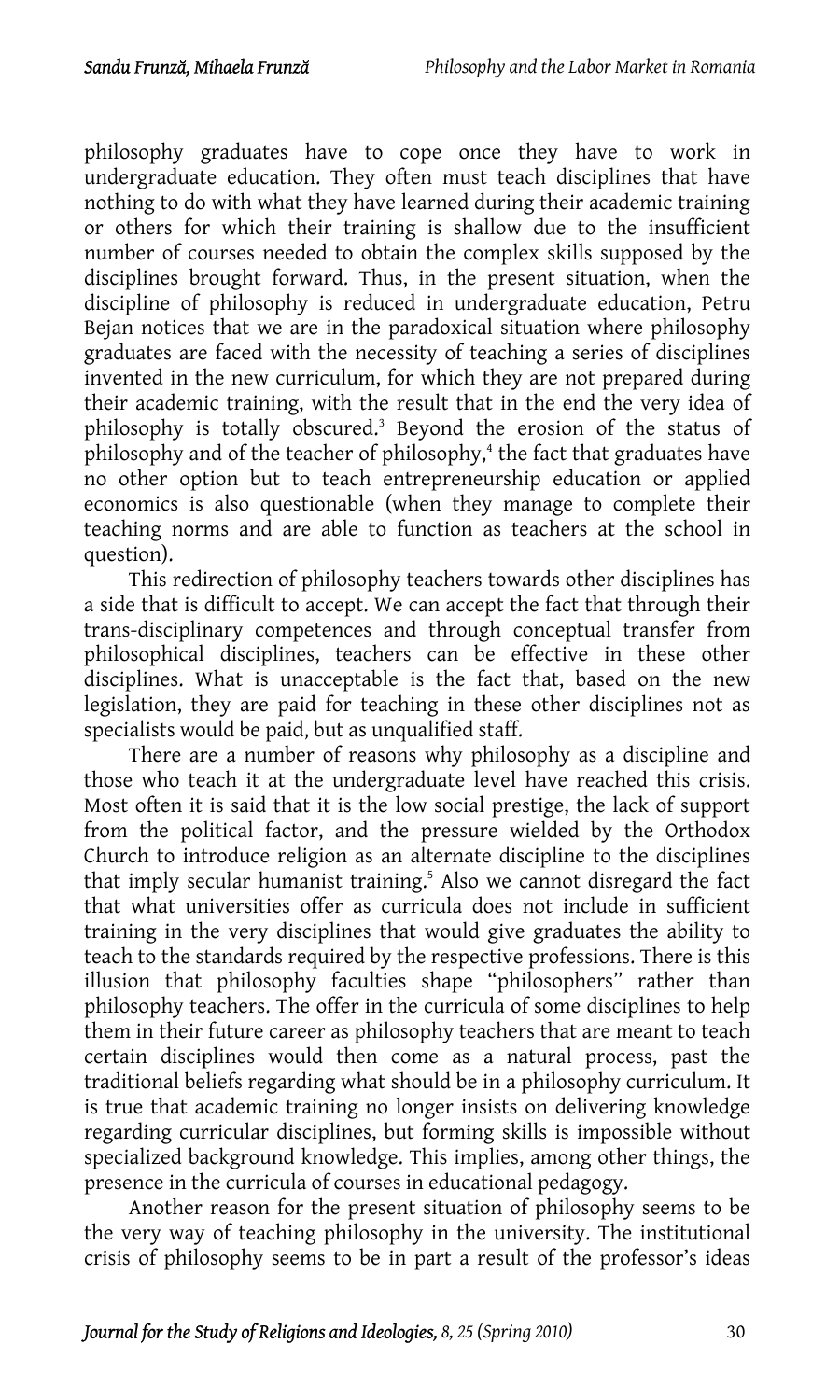regarding what is important from the point of view of teaching philosophy and of the professor's style of teaching. This model is taken up by graduates and used at the undergraduate level. In this sense we find a radical opinion in Mircea Flonta, who states:

> "I think it has come to this because of those that have taught philosophy. They have offered arguments for those that have decided not to teach philosophy. Philosophy was transformed in some kind of history; the life and deeds of philosophers. There is no possibility to cultivate certain abilities of thinking that are important in any field other or better than studying philosophy. But it is true that done this way it is pretentious. There is also this opinion that philosophy is like a sort of history of philosophy, like a systematic presentation, pedantic, a stock of ideas, concepts, problems, points of view. Seen as a history of philosophy, philosophy is something dead. In this context it is very hard to accomplish what is truly important."6

Abandoning philosophy understood as history of philosophy will come naturally in philosophical education once the necessity of moving from delivering knowledge to creating professional abilities and to a natural bridge to the labor market becomes apparent. The dilemma will be between trading the disciplines pertaining to history of philosophy for systematic approaches and applied philosophical disciplines that could produce philosophy specialists with greater employment potential.

Regarding this problem though, a broader consensus with the academic community is needed. And here, the opinions among philosophers are most often if not divergent at least different. For example, Petru Bejan thinks that turning towards applied disciplines, toward debating timely problems is not a solution that would lead to the growth of competitiveness among philosophy graduates nor to consolidating the arguments for an increase in the study of philosophy at the undergraduate level. He gives as a positive example the high school curricula in France, where topics are picked from the classics that are somehow adapted to fit contemporary interest. He writes:

> "Themes that broach the subject of sexuality are placed in disciplines like philosophy when the theme of love is in regard of texts by Foucault; or art history when representations of the human body are in question. We must accept the fact that placing philosophy exclusively in the essentialist zone or those of Kant, Hegel, etc. is not productive. The great problem in Romania is that we manage to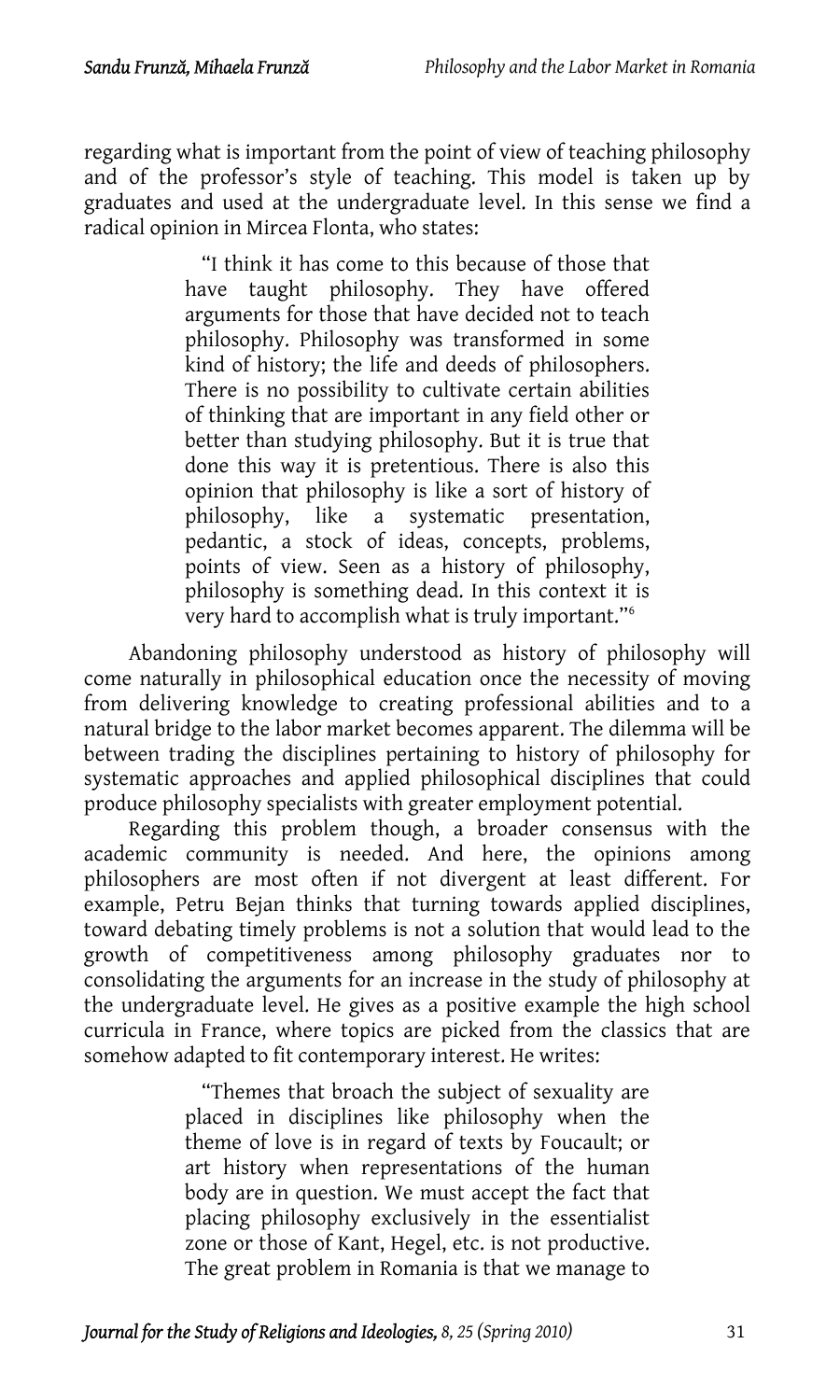make philosophy too difficult [a](#page-30-5) discipline, too technical, too hard."7

From this perspective, what must be done is to not abandon classical thematizations in favor of applied topics in philosophy, but rather to teach classical topics simultaneously with adapting them to the interests of those to whom the philosophical discourse is aimed. In this way, according to Bejan, not only will philosophy become more intelligible, but it will also begin to prove its utility.<sup>8</sup> We agree with Bejan regarding this possibility of renewing philosophical discourse. But it has to be accompanied by a renewal of the curricula of the departments of philosophy so that teaching plans correspond adequately to the formation of the professional competences of those who are meant to teach humanities in undergraduate education.

A close look at the curricular offerings of the philosophy departments of three traditional universities – Iasi, Cluj-Napoca, and Bucharest– reveals that these departments do not have a unitary teaching program for their graduates so that they can satisfy the demands of the educational labor market. Going beyond a series of common disciplines, the three representatives offer a variety of solutions to preparing students. The purpose is to form a variety of professional and interdisciplinary competences to ease the grad[ua](#page-30-6)te's insertion in a broad labor market beyond the particular range given by the educational sphere.

From *Appendix 1* we can see:

If we compare the various disciplines included in the curricula of three different faculties of philosophy, some interesting observations can be drawn. We have chosen for our comparison the faculties in [Ia](#page-30-7)si, Cluj, and Bucharest, and have compared the list of philosophical disciplines at the BA level<sup>9</sup>. See the list in Appendix 1.

- □ The department from Cluj offers the highest number of courses overall (49) and the highest number of elective courses (24). The smallest number of courses is offered in Iasi (32), and also the smallest number of electives (6). The department in Bucharest offers 40 courses, 19 of them elective.<sup>10</sup>
- $\Box$  All departments offer students some flexibility in choosing among the elective courses. The departments from Iasi and Bucharest offer elective courses for the final year of studies, while the students in Cluj may choose elective courses starting with their second year of studies. The departments of Cluj and [B](#page-30-8)ucharest offer a kind of sub-specialization, by grouping the electives into packages (in Cluj, history of philosophy, logic and philosophy of science, and humanist philosophy) or modules (in Bucharest, history of philosophy and philosophy of culture, political and moral philosophy, and theoretical philosophy and logic).
- $\Box$  Despite some differences in the titling of disciplines, one can identify various shared disciplines.<sup>11</sup> There is a core of 13 courses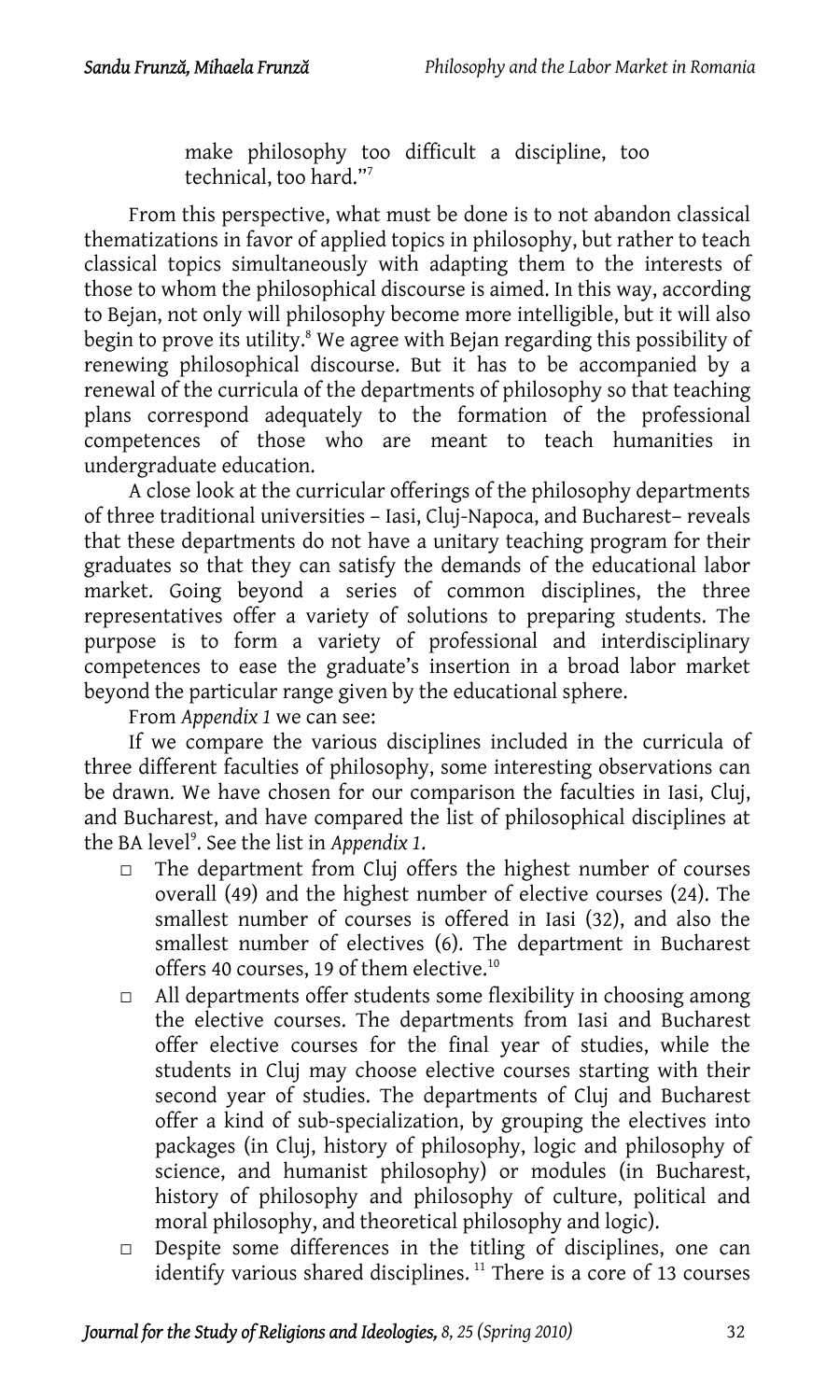that are common in all the three centers (such as Epistemology, Metaphysics, Hermeneutics, Ethics, etc.). Apart from them, the program in Cluj has the same number of shared disciplines with the departments in Iasi and Bucharest (7 common courses), while the programs in Iasi and Bucharest share only 4 courses (see Figure 1). However, common courses may differ in various aspects, for instance in their position in the curricula (some are placed in the first year in one program, but in the third year in another program) or their character (mandatory or elective).



- $\Box$  Differences among curricula may result from the decision of some departments to allocate more related courses in a specific philosophical discipline than another department – for instance, in Iasi there is only one course on Ethics, while in Bucharest there are as many as four courses on topics related to ethics: Introduction to Ethics, Ethical Theories, Applied Ethics, and Freedom and Mentalities.
- $\Box$  Each department has several courses that are unique i.e., there are no courses that resemble them in the other departments. Thus, the department in Iasi has courses in Philosophical Anthropology, Byzantine Culture and Philosophy, Classical German Philosophy, Axiology, and Oriental Philosophy. Cluj has Methods of Research and Academic Writing in Philosophy, History of Dialectics, Comparative Philosophy, Postmodernism, Psychoanalysis, Jewish Philosophy, Communication and Gender, and Philosophy of Life. Bucharest offers Origins of European Philosophy, Modernity and European-ness, Metaphilosophy, Philosophy of Mathematics, Philosophy of the History of Philosophy, Philosophy of Humanist Sciences, Philosophy of Law,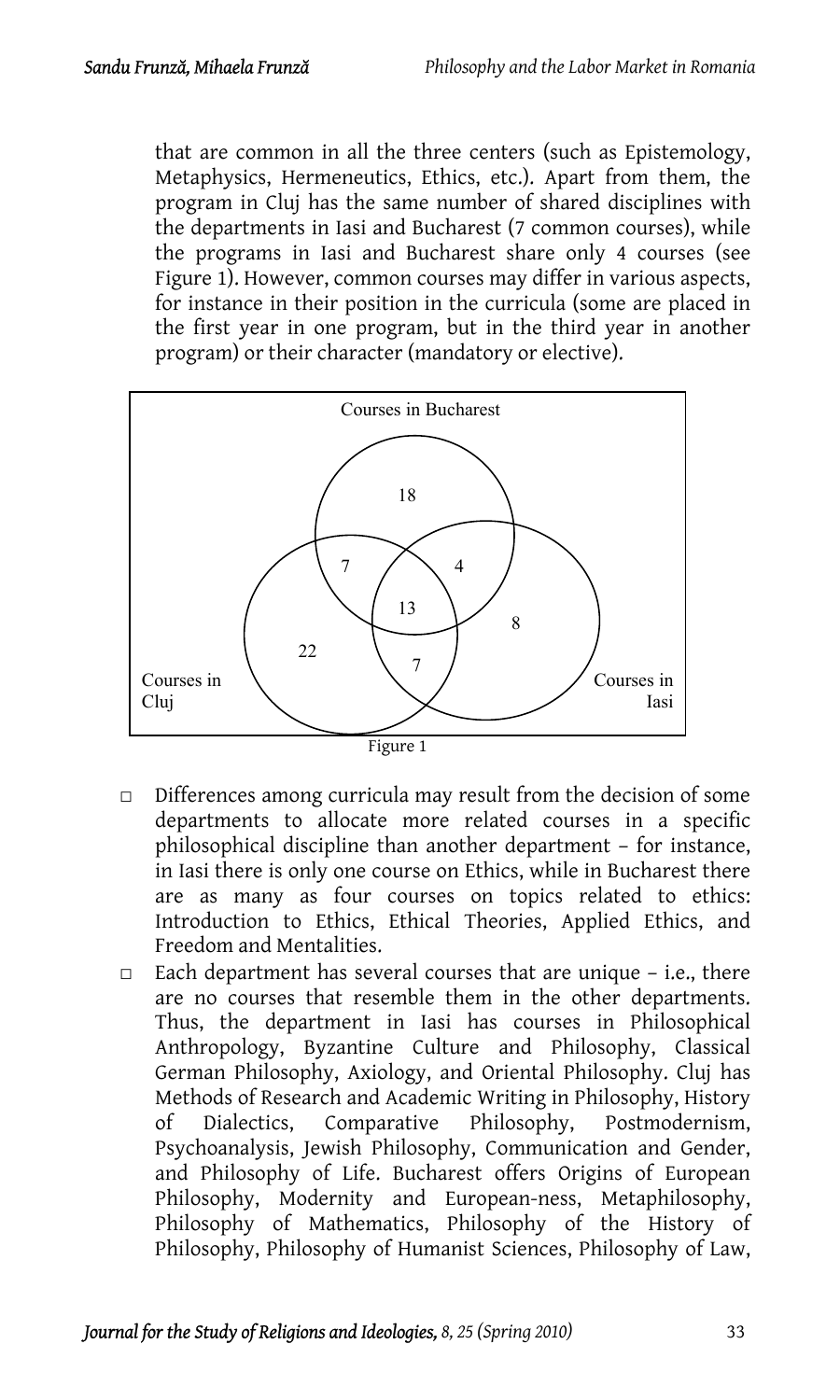Philosophy of the Imaginary, Political and Social Institutions, and History of Ideas.

- □ The programs in Iasi and Bucharest include mandatory introductory courses, usually for two semesters (Introduction to Philosophy and Philosophical Terminology in Iasi, and Origins of European Philosophy and Philosophical Propedeutics in Bucharest), while no such course is found in the curriculum from Cluj.
- □ The Cluj curriculum con[tai](#page-30-9)ns the most disciplines that can be taught by philosophy graduates in high schools – Economics, Sociology, Psychology, and of course Logic. However, in Cluj there is no discipline in the curriculum that prepares the student to teach Civic Education, a discipline which regularly forms part of the humanist disciplines that a future graduate is expected to teach.12 The departments from Iasi and Bucharest have a course that can supply this educational need – Introduction to Political Sciences. Another discipline that is lacking in all the three departments is Entrepreneurial Education, which future instructors at technological high schools will probably have to teach.
- To conclude the comparison:
- □ Regarding professors, there are many opportunities to co-operate among departments, to develop common programs, to invite visiting professors from one department to another, based on the high number of common courses among the departments. However, very few such opportunities are taken advantage of.
- □ Regarding students, things are more complicated. Those students who wish to transfer from one department to another will have to pass many exams, as there are differences between curricula (even if two programs offer the same course, the titling may be different or their positions in the curricula may be different).
- □ While the sub-specializations (given by following some package or module of elective courses) had certain grounds in the previous model of higher education (with four years of study for BA students), along with the adoption of the Bologna model (with only three years of study for BA students) the sub-specialization is more likely to be fitting at the next educational level (i.e., the MA level). Taking into account the fact that many students come without a previous preparation in philosophy, perhaps it would be more important to raise the number of introductory courses, especially in the first year of studies, in order to offer all students equal opportunities to engage into the study of philosophy.
- $\Box$  The existing curricula could be better designed to allow students who later wish to become high school instructors to study the disciplines that they will need to teach. This can be done fairly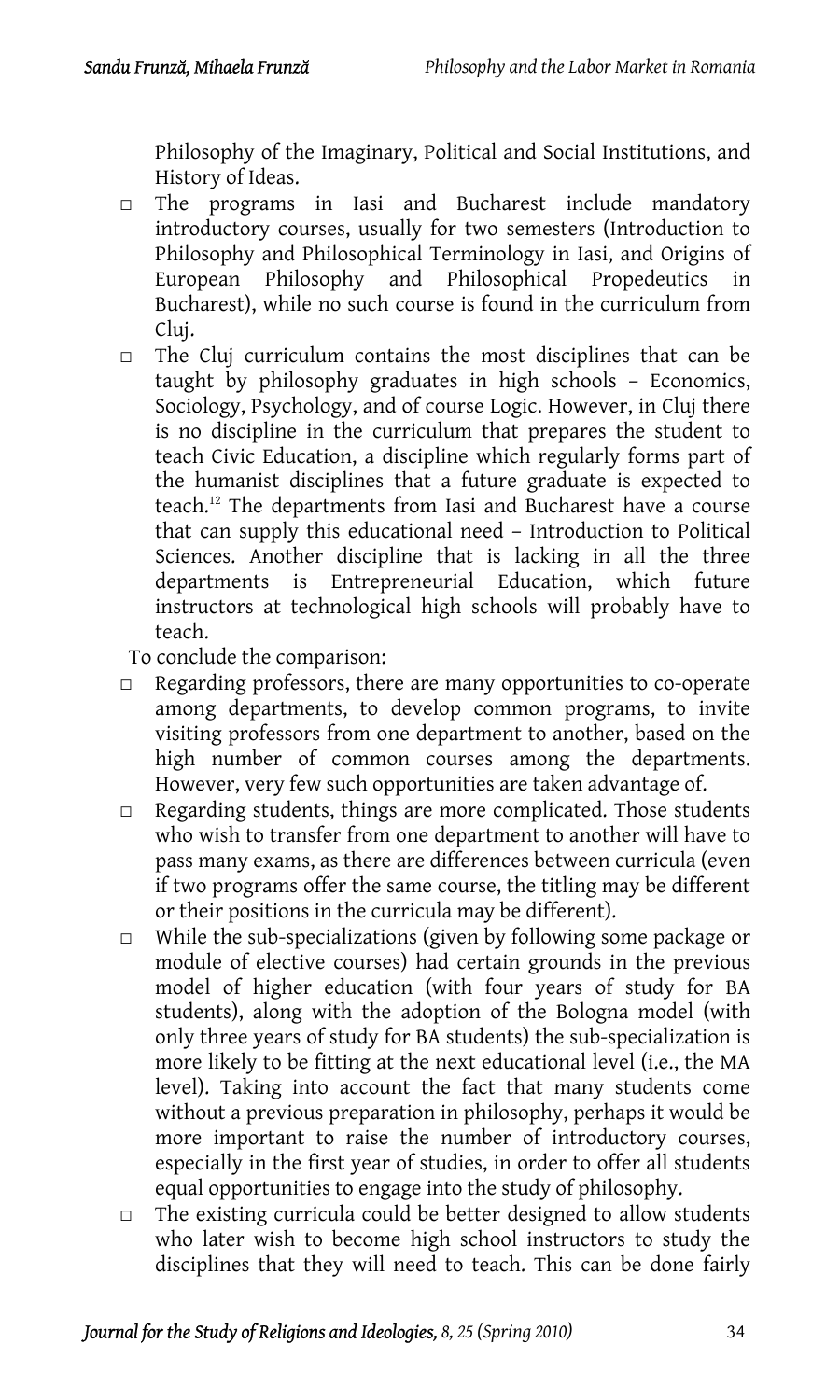easy by replacing some of the existing elective courses, especially in the case where there are several courses on the same topic. In order to ease the mission of future graduates, the titles of courses should resemble as much as possible the titles of courses that they will be expected to teach, such as Civic Culture, Economy, and Entrepreneurial Education.

# Case study: who could be our students and what do they expect us to offer?

One of the problems that academics must face is related to what they need to offer to prospective students to convince them to choose to study philosophy. These challenges need to contain the seed of the answers they will offer their students along their professional development in the three years of study.

Comparing the web pages of the philosophy departments in Cluj-Napoca, Iasi, Bucharest, Timisoara, and Galati, we notice the various ways of self-presentation and of highlighting their own distinctives that these departments bring to philosophical education in Romania. Thus we notice:

1. The Department of Philosophy, Faculty of History and Philosophy, "Babes-Bolyai" University, Cluj-Napoca, emphasizes in its presentation on the tradition of the department, the values it has brought to Romanian culture, the fact that this is the best place to gather knowledge in the fundamental fields of thought and cultural tradition. The department also reflects the multicultural trait peculiar to the University of [Clu](#page-30-10)j-Napoca.<sup>13</sup>

2. The Faculty of Philosophy, "Al. I. Cuza" University, Iasi, stresses its cultural and scientific tradition, insisting upon the celebrities correlated throughout history with the Faculty of Philosophy, but also upon the fact that today's professors are part of national organizations that determine policy in the fields of education and research. The collaboration of the [fa](#page-30-11)culty with national and foreign institutions is a plus. $14$ 

3. The Faculty of Philosophy, University of Bucharest presents itself as an institution whose mission is to take part in the development of philosophical creation and national and universal culture. The stress is on training professionals with high civic responsibility who are capable of contributing to the development of an open society.15

4. The Department of Philosophy and Communication Sciences, Faculty of Political Sciences, Philosophy and Communication Sciences, University of the West, Timisoara emphasizes the multidisciplinary way of training philosophy, communication, and journalism students and the abilities these students acquire. Stress is placed on training specialists and on the success that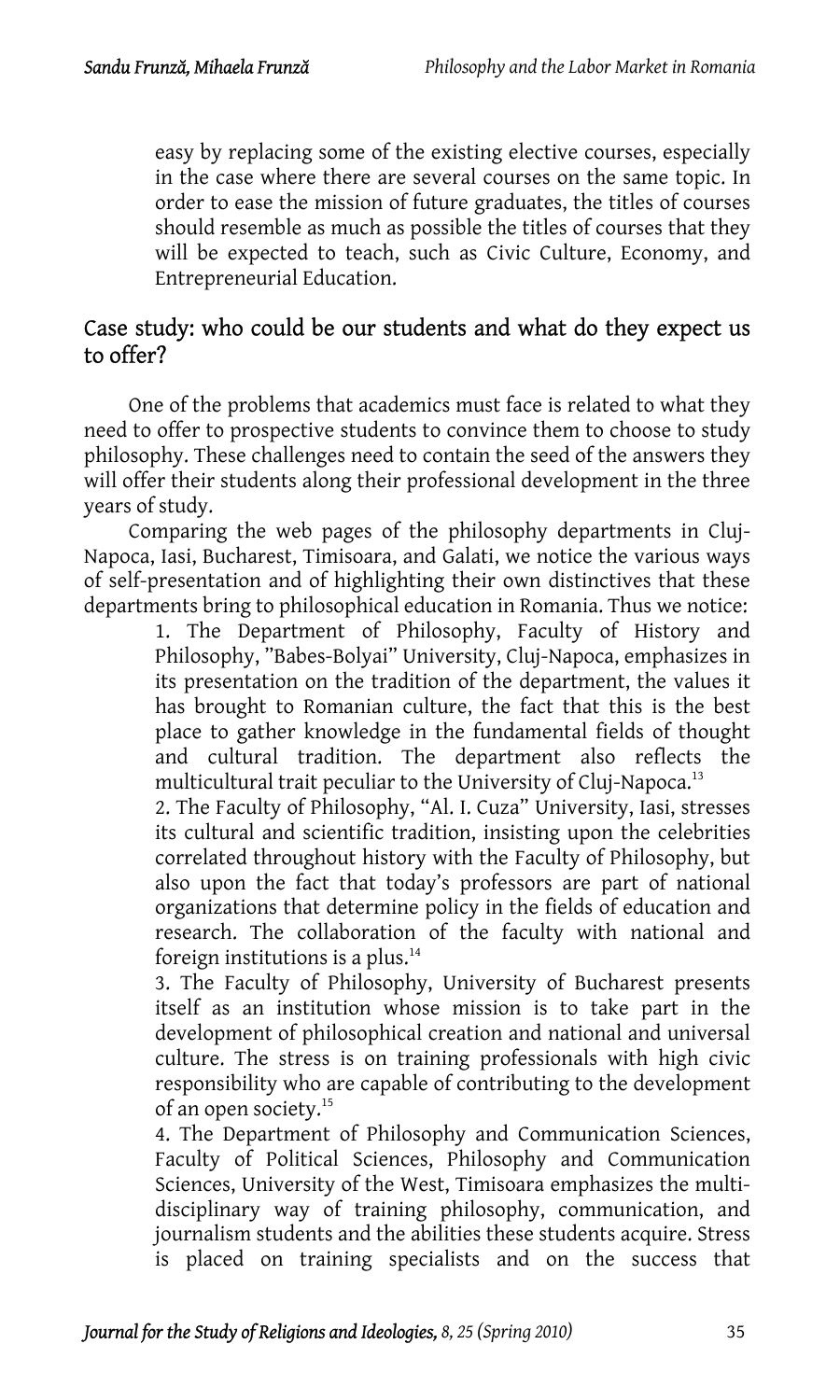Timisoara's philosophy graduates experience while fitting into the cultural medium and the professions in Romania's labor market.<sup>16</sup> 5. The Department of Philosophy-Sociology, Facult[y o](#page-30-12)f History, Philosophy and Theology, "Dunărea de Jos" University, Galati, focuses on the idea of training philosophy and sociology specialists according to the classification of occupations and the exigency and dynamic required by the European Union. Emphasis is placed on the fact that students will fit the labor market because of the skills they acquire throughout college, the skills extensively described on the faculty's website.<sup>17</sup>

In addition to these institutional presentations, in the interviews that we conducted with professors from different university centers attempted to ascertain, from their point of view, the message that the communicate to potential students that would enter such a program. Here we will mention two answers that were received to these questions. To the question, "As a philosophy professor, what arguments would you give to a young woman or man to persuade him or her to enroll in the faculty of philosophy?", Vasile Macoviciuc answered with the necessity of cultivating situational thought. His points is that any type of reasoning becomes possible to the extent that it begins with each individual's experience and leads it towards philosophy as a way to search for answers to the concrete life situations that each is living:

> "I don't think arguments should belong [to](#page-30-13) logic. I think they should pertain to common sense, to proof that is different from reason. It can be started with a love trauma that every young person goes through. You can scan the angst that fires metaphysical meditation, just as serious and grave as the angst of death."18

Such an existentialist perspective must be accompanied, however, by an offer of intellectual training and taking up philosophy as preparation for professional employment. Thus there is the risk of enlarging the number of students that abandon the program, a phenomenon seen in a certain percentage of students who drop out after the first year of study.

A great challenge is presenting the advantages of philosophy from a formative point of view. For example, Petru [Bej](#page-30-14)an believes that the most important motivation that can be offered to students is that which shows philosophy as the land of all possibilities. Bejan argues that although the faculties of philosophy do not offer many concrete possibilities of employment, the fact philosophy graduates are very intelligent and can succeed in a variety of work situations must be stressed. For example, philosophy graduates succeed in getting media positions before journalism graduates do.<sup>19</sup> In the discourse of the professors there is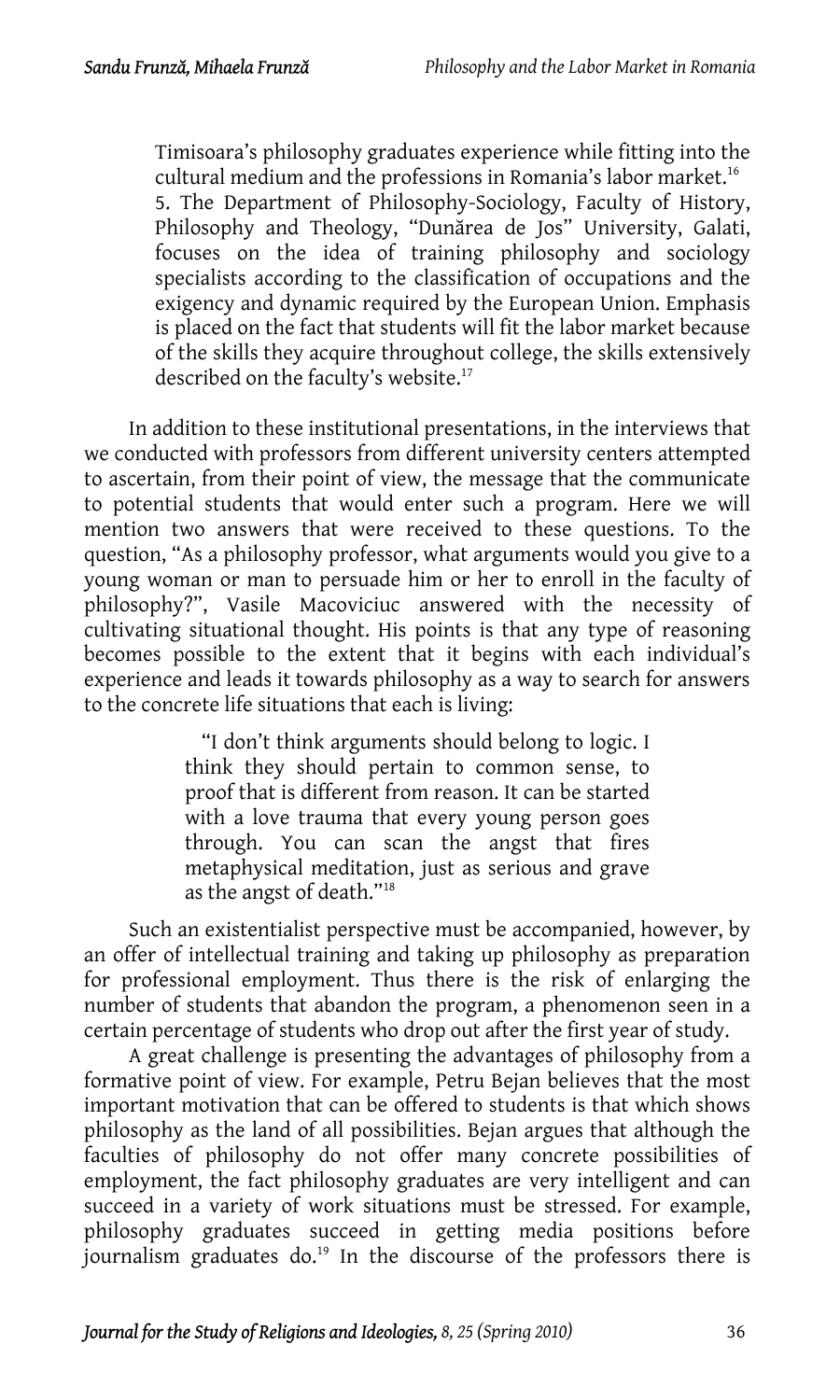constantly, almost obsessively, the idea that, although there aren't many vacant jobs in education, philosophy graduates have a greater intellectual mobility than other graduates and therefore they have greater chances in succeeding in a variety of fields: from the banking system to the education, from jobs in the field of human services to the institutionalized system of culture, from jobs in counseling and administration to important spots in public life. Of course, if we accept such a perspective, it does not say anything about the training offered by philosophical programs, but is more tied to the personal qualities of isolated individuals in comparison to the mass of graduates. The mental preparation, the developing of abilities, and certain competences that students acquire can only bias them in favor of occupying such jobs, but these ar[e n](#page-30-15)ot sufficient to turn philosophy graduates into professionals in such fields as we have mentioned if they do not follow an educational program that encompasses formative disciplines from those specializations.

To see what the background of the students is and what their expectances are regarding their own specialization, Mihaela Frunză and Stefan Maftei have utilized a questionnaire among first year philosophy students at "Babes-Bolyai" University.<sup>20</sup> We evoke the data from this survey just as a rough guide, without wanting to extrapolate from the data gathered to all philosophy students at the university in question, and by no means do we wish to consider the question group as representative to all philosophy students in Romania. It is just a case study on first year philosophy students at BBU in the year 2009. We must mention that this survey does not seek to be representative from a quantitative point of view; the survey is endeavors to find trends among students and investigate general positions regarding philosophy and philosophers. What follows will simply serve to orientate us to what one group of philosophy students perceives and thinks.

The first year philosophy students that have invited to fill out the questionnaire show extremely diverse opinions about how a philosopher should be and what she/he should know. From the start we can observe that most of the respondents had previous philosophy training, more precisely from high school (seven out of ten), which confirms our research hypothesis that good philosophical training in high school is an important premise for possible academic interest in this field. From the answers we could also observe that for at least three people philosophy was their second degree (after art and dentistry – the third degree wasn't mentioned, but we can suspect it that it was not in the humanities). Only three respondents have denied having previous philosophical training, but one of them mentions individual training, though unsupported by institutional formation.

Two other questions were seeking authors associated with philosophy, one of referring to past readings and the other to authors the respondents wish to study at the university. Probably the most mentioned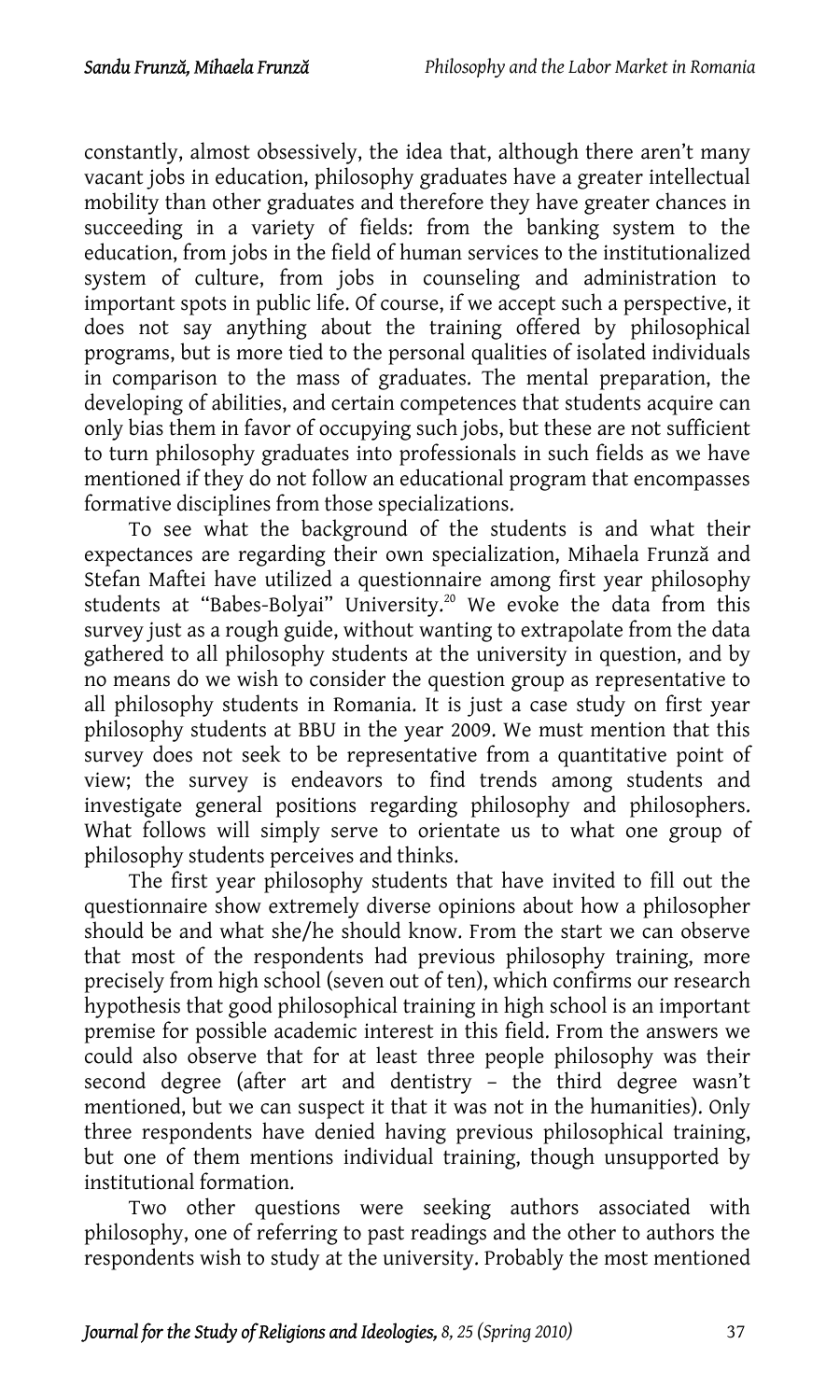author to both questions was Friedrich Nietzsche, which of course is not uncommon considering the apparent accessibility of his writings, but which indicates a certain inner profile. Among the readings already made were often mentioned existentialist authors (J. P. Sartre, A. Camus), interwar Romanian philosophers (E. Cioran, Nae Ionescu, C-tin Noica, M. Eliade), contemporary Romanian philosophers (G. Liiceanu, A. Dragomir), and rarely the great canonical philosophers (Plato, Aristotle, Kant, Heidegger, Husserl). The latter are mostly mention under the question regarding the philosophers they wish to study throughout college. Under the same question we find answers from "honestly, I have no idea" to lists that include, among the above mentioned authors, also Blaga, Pascal, Hegel, and also N. Steinhardt.

Another question, one which we will discuss more, is about the requirement to make a short portrait of the philosopher. We started with the hypothesis that the answer to this question will indicate what the respondent considers the general traits (desirable traits) of a philosopher, and also a (more or less aware) self reference, as a philosophy scholar. Again we notice a great variety of answers, which are also polarized (long lists of features and also their negation), sometimes within the same answer. Thus, for two respondents the philosopher is an almost schizophrenic personality, split into two extremes, rationalist and also existentialist: "categorical and also insecure, always searching, tortured by too precise answers and also by unanswered questions," "a person that can fall from one extreme to another, from asceticism and <the world of ideas> to orgiastic luxury. An impassioned person." There is also, in two other students, the opposite point of view, of the philosopher as "a balanced person," "just as an ordinary person, but with different ideas." To other fall more on the pragmatic side: the philosopher is someone disinterested in money, or, on the contrary, someone who fakes her/his interests: "organized, open toward music, sciences and literature. Moreover, she/he is capable of much work, not interested in achieving various titles/jobs. Dedicated to the Spirit," "a misfit obsessed with fame."

Three other correlations define the philosopher as a *being that simply thinks*, saying this in different ways: either as free thinking, opposed to the thinking of the masses, which falls into automatism: "simple. The philosopher is a person who thinks. Unlike him, other people don't really think, they only act according to what they've been taught, according to their habits. A philosopher is someone who is no longer on autopilot, someone who thinks and does it in real time," "a person detached from the problems of the majority, that are prosaic to her/him. She/he thinks freely," or accentuating the cultural and communicational elements: "the person with a well defined cultural universe, with a thinking without borders, a well developed ability to communicate." This trend is strengthened by the occurrence of the word "thinking" in the answers to a related question about a general philosophical study in the department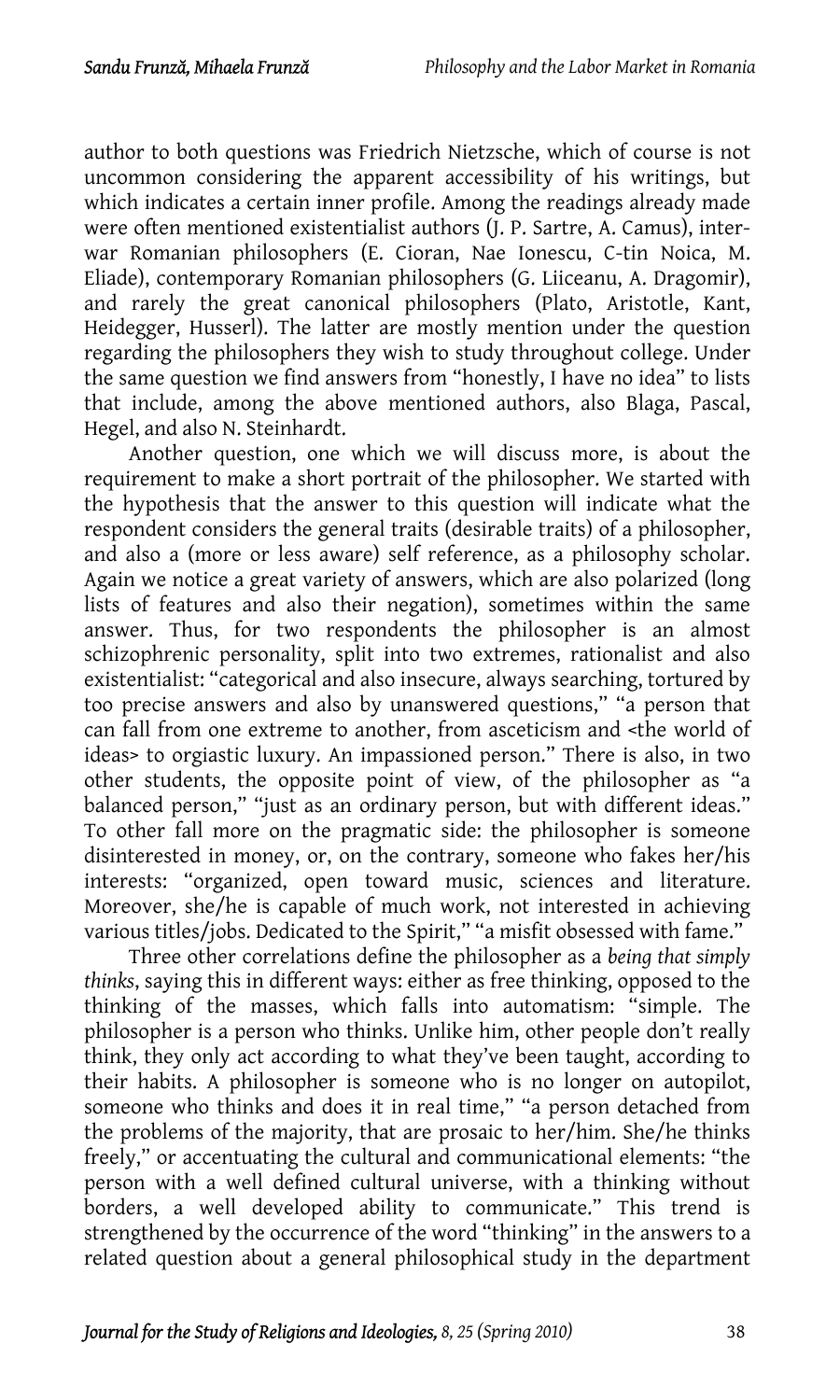and where most answers were close to the statement that philosophy should teach you simply to think. Finally, we have left two laconic definitions, one of them very general, which would also apply to other intellectual typologies, not just the philosopher ("universal wanderer"), and a non-definition ("there is no such thing" (the phrase is cut).

The questionnaire ends with two questions intended to investigate the respondent's mid-range plans: "where do you see yourselves in five years?" and "how will philosophy help you reach these goals?" To these questions there are three types of answers. The larger group (five out of eleven) is comprised of those that do not yet have a clear plan for the future. Here, the answers vary from non-answers to general answers such as "I cannot foresee the future" or "wherever I wish to be" to vague answers like "in a greater nebula with extended borders." For these respondents it is hard to quantify how philosophy will help them ("we'll have to see by dissecting slice by slice every aspect of existence," "I don't know," "I would have to see the present clearer"), with one exception that is formulated rather vaguely, "spiritual, cultural development that leads to total development."

The second group (three out of eleven) contains those who wish to continue their studies, either in the same place ("still in Cluj, continuing my studies, with more answers, but also questions") or abroad ("somewhere in the world, continuing my studies," "in France"). These respondents can better define how philosophy will help them ("as a starting point for new studies," "it will help me deepen my knowledge,") respectively as a means to reach the purpose to continue the initial specialization. Finally, the third group (three out of eleven) of those that have planned a very precise project that, paradoxically, has nothing to do with philosophy ("beginning a PhD in Western Europe on cellular signaling," "scene painter," "dentist philosopher"). It is not unusual that these respondents give the most elaborate answers regarding the contribution of philosophy in achieving their goals, which are mostly about developing ways of knowing, literacy, or even preparing for life: "first of all through developing literacy, free thinking, communication," "gathering information, plus better comprehension of things. Going through with this college specialization I will better distinguish right from wrong, something that's apparently insignificant, but without this I don't feel ready to leave for life," "to perfect my intellective processes and to define the way I approach thinking exercises for myself."

We notice that there is a wide range of points of view regarding the philosopher and philosophy, depending on the respondents' sensibilities, age, how philosophy is perceived in their background, their readings, and previous philosophy training or the lack of it. It is clear that the first year students that have taken this survey have a rather ambiguous perspective regarding their expectations with their professors, with themselves, and also with their route through college and what they could do after they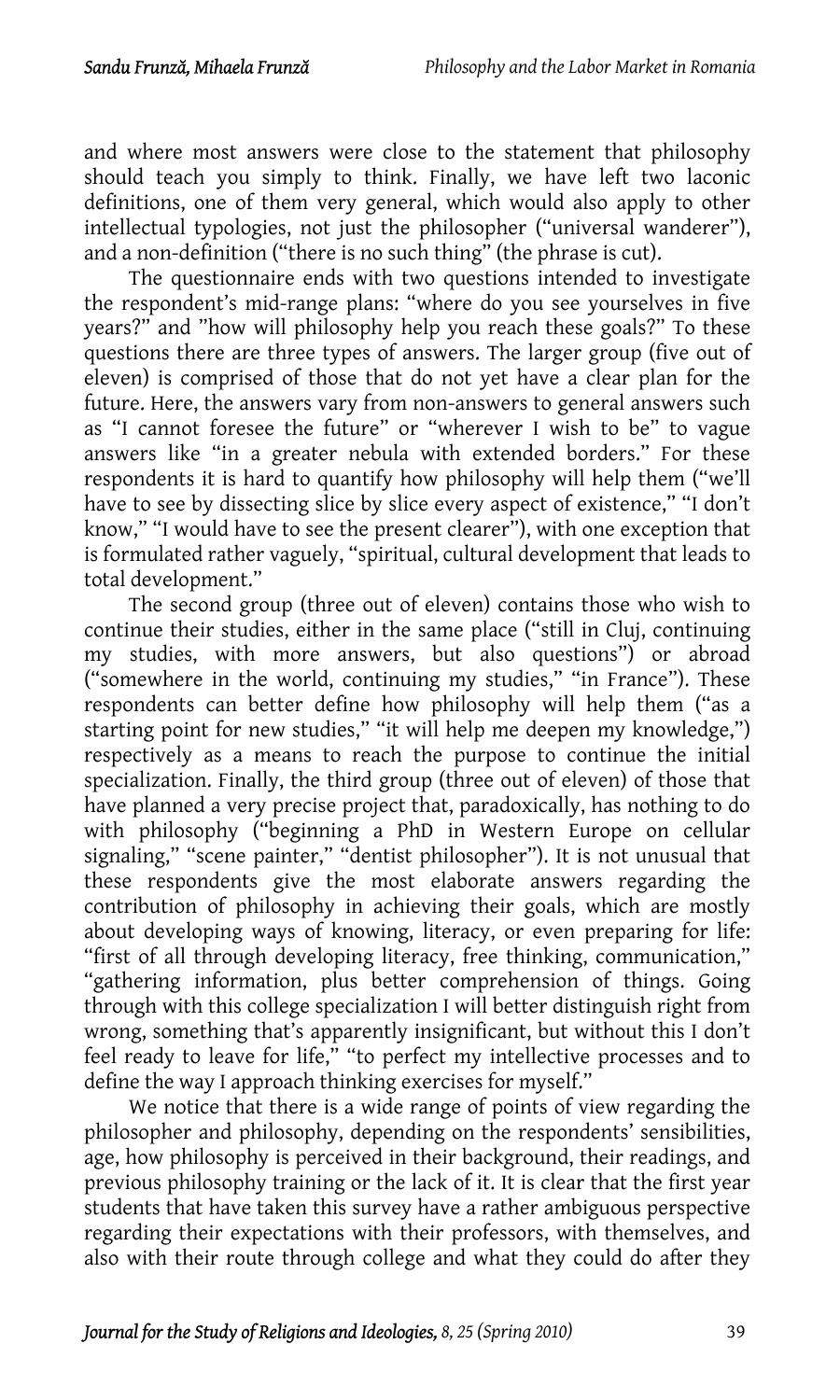graduate. It is obvious that not only Romanian society has an unclear perception regarding what "philosophers" can do from the perspective of matching their studies with the labor market, with useful social activities. Even those who choose to specialize in philosophy cannot formulate a clear image regarding the status of philosophy and of the philosophy graduate. Perhaps professors should begin an initiative of clarifying, advertising, and building a positive image for philosophy that is relevant and practical. Intense and persuasive action must be unfolded in universities, high schools, in the business community, in politics, with civil rights activists, and wherever there is the opportunity to promote and change the mentality regarding the social importance of philosophy. It is hard to identify a specific target from within the mass of pupils that would be the best candidates to study philosophy. It is difficult to state the specific motivations that determine young people to choose a philosophy program. As we expected, it is not easy to state what the students that enter such a program expect from their professors. And that is why we do not think there is a general solution for the success of recruiting young people and developing a program appropriate for them.

That is why it is useful to accept the fashionable idea that philosop[hy](#page-30-16) programs must form competences, not deliver knowledge; that these programs must not be developed according to the professors in the department and their own specializations, but according to what is needed to train young people; and that it is not just what courses are taught that is important, but also how these are correlated to forming competences that can be used by graduates in the labor market.<sup>21</sup> In short, philosophy programs need to be market-oriented.

### What is reasonable to do to get through the crisis?

Among the general measures that can be supported by our research, we can also note a series of suggestions regarding the target group for recruiting potential philosophy students, a series of measures regarding the reconstruction of the philosophy departments' curricula, how necessary it is for philosophy to be taught in the whole undergraduate educational system, the necessity of rethinking the role of philosophy in the context of the discipline offered by the national curriculum as a whole, etc. Starting with this, we can investigate what should to be done in the present situation of institutional crisis in philosophy.

*Firstly*, an aspect that deserves to be followed relates to the situation of philosophy in the national curriculum. One of the dimensions that the discourse on the institutional crisis of philosophy highlights is the precarious situation of the presence of the philosophical disciplines in educational institutions, especially the presence of philosophy classes in the undergraduate curriculum. Here we can mention the fact that technological high schools do not offer in their program even one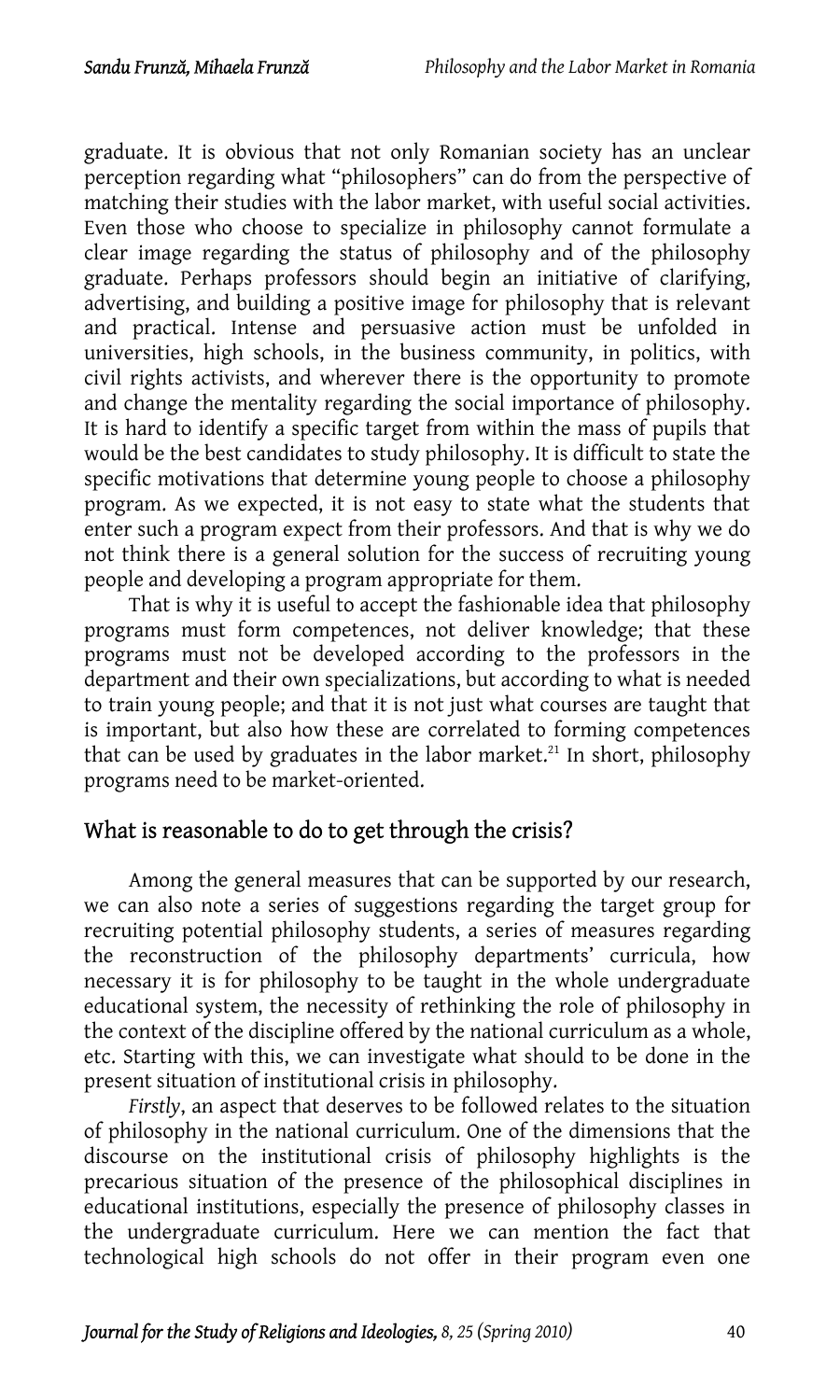| Type          | High schools<br>number | % out of total | Pupils<br>number | % out of total |
|---------------|------------------------|----------------|------------------|----------------|
| Theoretical   | 570                    | 39.47%         | 353416           | 45.06%         |
| Technological | 691                    | 47.85%         | 386503           | 49.28%         |
| Vocational    | 183                    | 12.67%         | 44442            | 5.67%          |
| Total         | 1444                   | 100.00%        | 784361           | 100.00%        |

philosophy class. In the following table is the data regarding the organization of undergraduate education.

Source: Georgeta Istrate (coordinator), Nicoleta Adamescu, Laura Buican, *Undergraduate education at the beginning of the school year 2008-2009*, Bucharest: Institutul National de Statistica, 2009, 2.

We notice that over 49% of high schools in Romania are part of this technological profile, and therefore philosophy is not being studied in over 49% of Romanian high schools.<sup>22</sup> Despite this, we cannot ignore the presence of philosophy as a discipline in the national curriculum in significant percentage of Romanian high schools. According to the data offered by Eugen Stoica, with the exception of the technological high schools, philosophy is not an optional discipline but rather is mandatory in high school. As we can see form the data in the following table, only technological high schools have abandoned philosophy as a mandatory discipline. And here they have chosen to replace philosophy with another discipline, applied economics in the  $12<sup>th</sup>$  grade, to continue their economics education started in the  $10<sup>th</sup>$  grade with entrepreneurship education and in the  $11<sup>th</sup>$  grade with theoretical economics.<sup>23</sup>

| Theoretical high schools         |                                   |                                   | Vocational high schools                           |                                   | Technological<br>high schools        |
|----------------------------------|-----------------------------------|-----------------------------------|---------------------------------------------------|-----------------------------------|--------------------------------------|
| 1 hour/<br>week of<br>Philosophy | 2 hours/<br>week of<br>Philosophy | 3 hours/<br>week of<br>Philosophy | $1$ hour/<br>week of<br>Philosophy                | 3 hours/<br>week of<br>Philosophy | 0 hours/week<br>of Philosophy        |
| Scientific<br>classes            | Philological<br>classes           | Social<br>science<br>classes      | High schools<br>of art,<br>theology,<br>and music | Military<br>high<br>schools       | All<br>technological<br>high schools |

Even if the absence of philosophy from the curriculum of technological high schools can be seen as a problem, Eugen Stioca concludes that, "in general, the situation is rather good compared to other countries, even ones with a tradition in the humanities."<sup>24</sup> The Romanian educational system contains a significant offering of optional courses in the humanities:

- economic disciplines
- moral-civic education
- child-rights education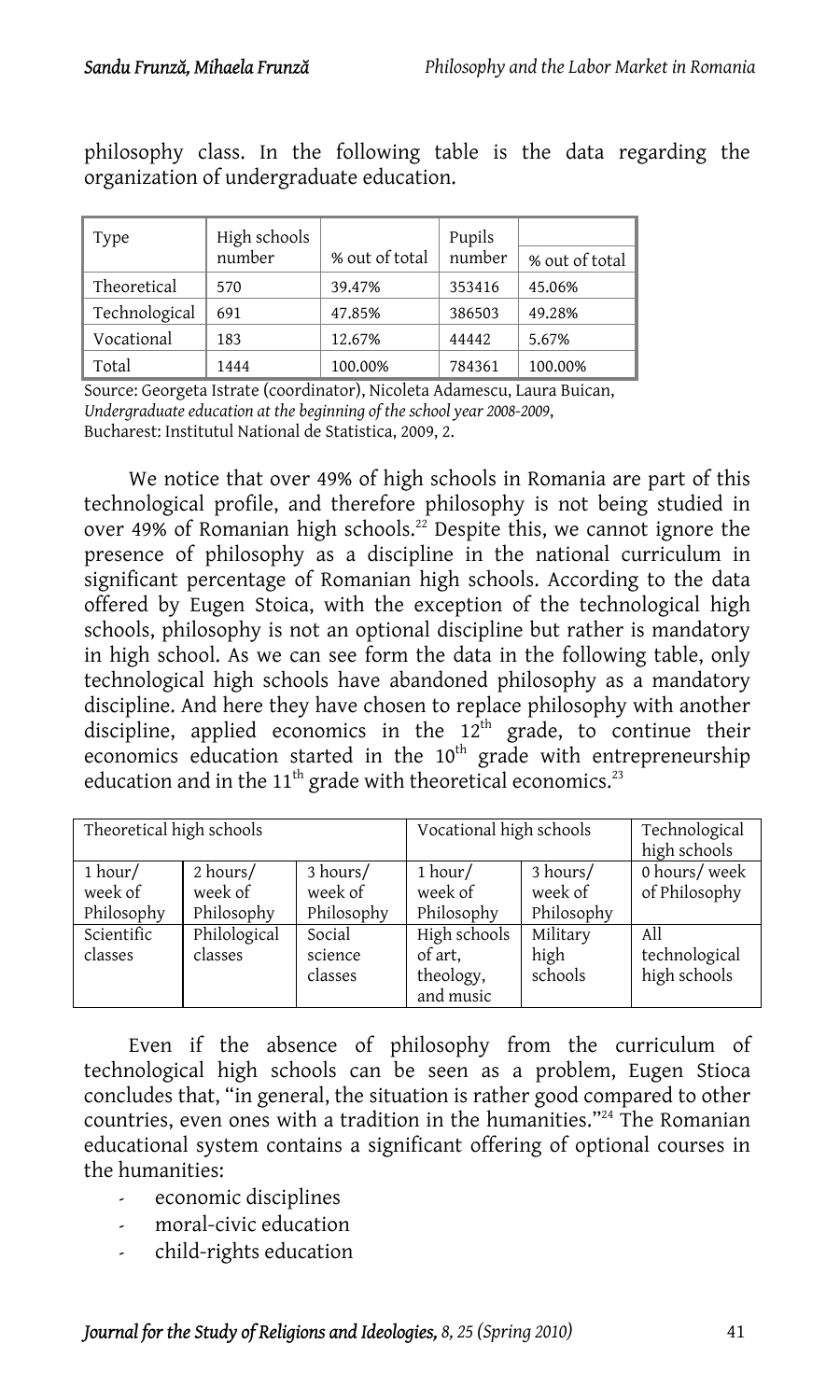- mass media competence
- civic education
- human-rights education in high school.

Eugen Stoica underlines the fact that although these are optional, it is still true that of all undergraduate disciplines, the humanities propose most of all disciplines. This is important because, although the courses are optional and do not resolve the teachers' problems, the fact that young people get to choose from a great variety of humanities courses according to their individual needs is an advantage for them. It is through such measures that the Ministry of Education has always, according to circumstances, tried to come to the aid of teachers, while at the same time giving priority to supporting the needs of the students.<sup>25</sup>

Moving past any optimism that we could show here, we cannot ignore the reality that the number of technological high schools represents a very large portion of Romanian high schools. The National Commission for the Curriculum is the institution that decides the presence of philosophy in technological high schools. At the national level there is a structure called the National Center for Curriculum and Evaluation in Undergraduate Education that includes teachers, experts, and counselors of various disciplines. At least four humanities teachers are part of this structure and they have had a considerable influence on the decision that philosophy should only be studied in certain high school profiles. But Stoica explicitly stated that when such plans are decided upon, the final decision belongs to the minister.

Philosophy teachers compla[in](#page-30-18) about the way the Ministry of Education makes decisions relating to curriculum. Concerning the commission that shapes philosophy programs, Adrian-Paul Iliescu considers that "this commission has always lived and still lives in a semiclandestine situation" so that it still is not possible for the specialists in the field to have a voice in the decision process and to get feedback about their opinions.<sup>26</sup> Eugen Stoica mentions that "the situation could have been worse because there was a project where philosophy was also excluded from the high schools that have a science profile, but they came around." Even if the situation cannot fix the problems philosophy teachers face, and even if philosophy graduates have only a slim chance of teaching the disciplines that they were trained for in their Bachelor's Degree, the Romanian situation is favorable to philosophy in comparison to European countries where philosophy is not studied at all.

At the same time, Eugen Stoica urges us to remember the fact that:

"The status of philosophy is in general, problematic in all countries, except countries like France where promoting philosophy is a tradition and where, still, they don't study such a vast number of humanities like in Romania… the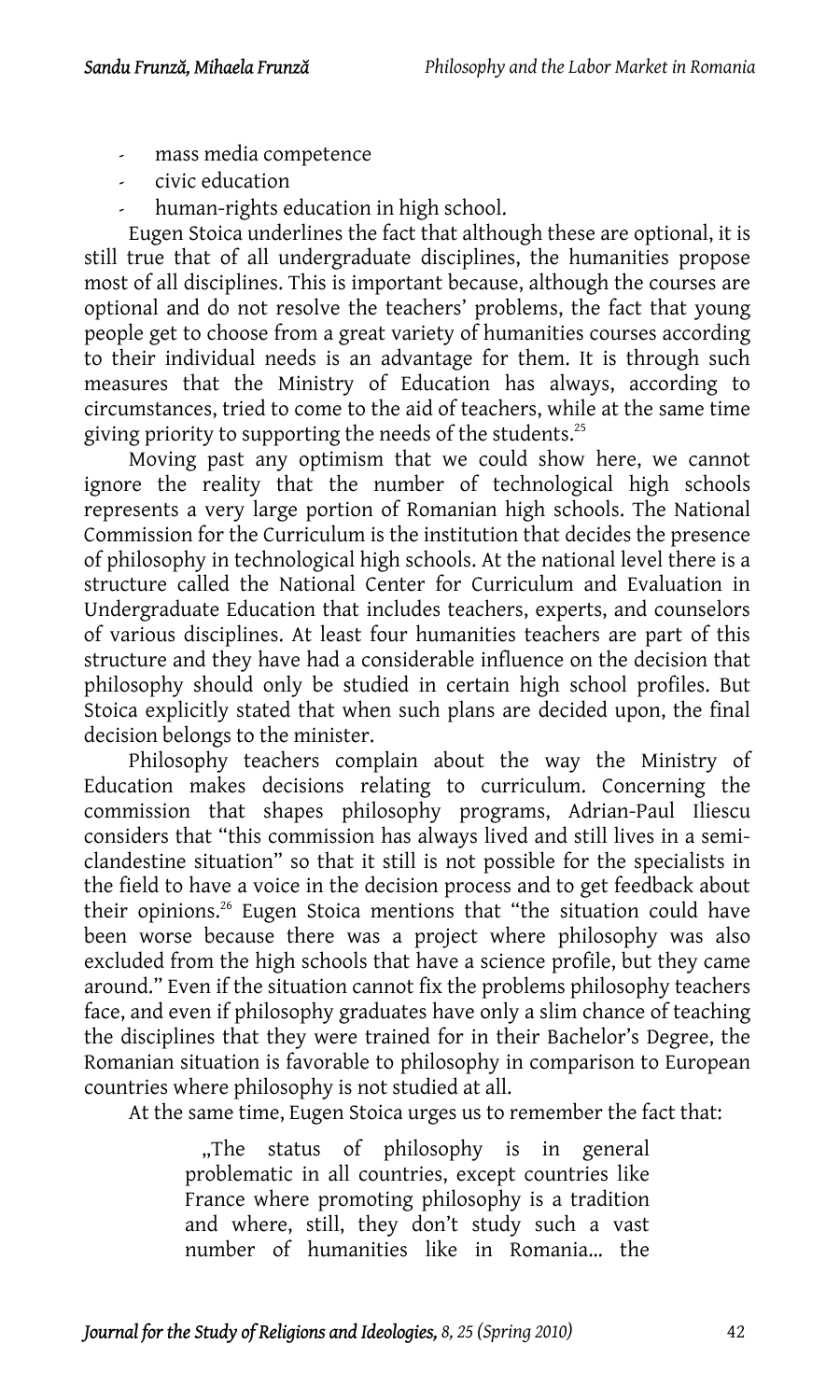situation is not ideal, but it's also not the worst compared to other European countries. Sill, here philosophy is studied and we have national competitions for this discipline. We are one of the few countries that have this kind of competition."<sup>27</sup>

*Secondly*, we have to accept that even though the educational policies promoted by the governmental committees have a special importance within the decisions that concern the status of philosophy in the Romanian educational system, we cannot put the blame for the estate in which philosophy is today solely on this. The ma[kin](#page-30-19)g of decisions is more than often privileged by conte[xt](#page-30-20) and by certain deficiencies that concern the targeted system. A very important aspect of this situation is the one highlighted by Constantin Sălăvăstru. He believes that eliminating philosophy from the disciplines of the technical specialization was a more than misfortunate decision. The kind of philosophy course that is taught in the last year of high-scho[ol](#page-30-21) "is a good way of preparing the one who aspires to more than this."28 There were no grounds for eliminating philosophy.29 However, when we attentively analyze the public and institutional attitudes towards philosophy and towards philosophical subjects that we find at the high school level, the author asks us to accept the fact that "the specialists in this domain have contributed to this end because some of the manuals suggested for this disciplines are a disaster."30

Although Constantin Sălăvăstru agrees that pupils learn the philosophical subject matters, which include logic, from inadequate manuals, he believes that eliminating logic from the high school curriculum would be an assault on the harmonious development of the pupils' thinking. To this effect Constantin Sălăvăstru says "The idea of eliminating the analysis of rationality at this level seems like a crime to me. After all, the basis of all disciplines is reasoning."31 Moreover, the proposal to eliminate logic as a distinct subject matter from the curriculum of technological high schools has led to one of the few actions that united philosophy teachers in a common cause to protest the decision of the minister Ecaterina Andronescu. At the same time we cannot help but notice that the enthusiasm with which the university professors contested this decision, and especially that of the high school teachers who was personally involved in the situation, was rather short-lived.<sup>32</sup>

*Thirdly*, in the context of an educational reform that is detrimental to philosophical education, it seems reasonable to strive to define as clearly as possible and to adopt a sustained program of promoting the philosophical courses that are offered as optional classes. Although it is mostly to the disadvantage of philosophy, this solution is worth thinking about as a complementary solution in promoting the philosophical disciplines, because it does not regard relate only to the potentially biased decisions that may be made in the ministry's specialized committees, and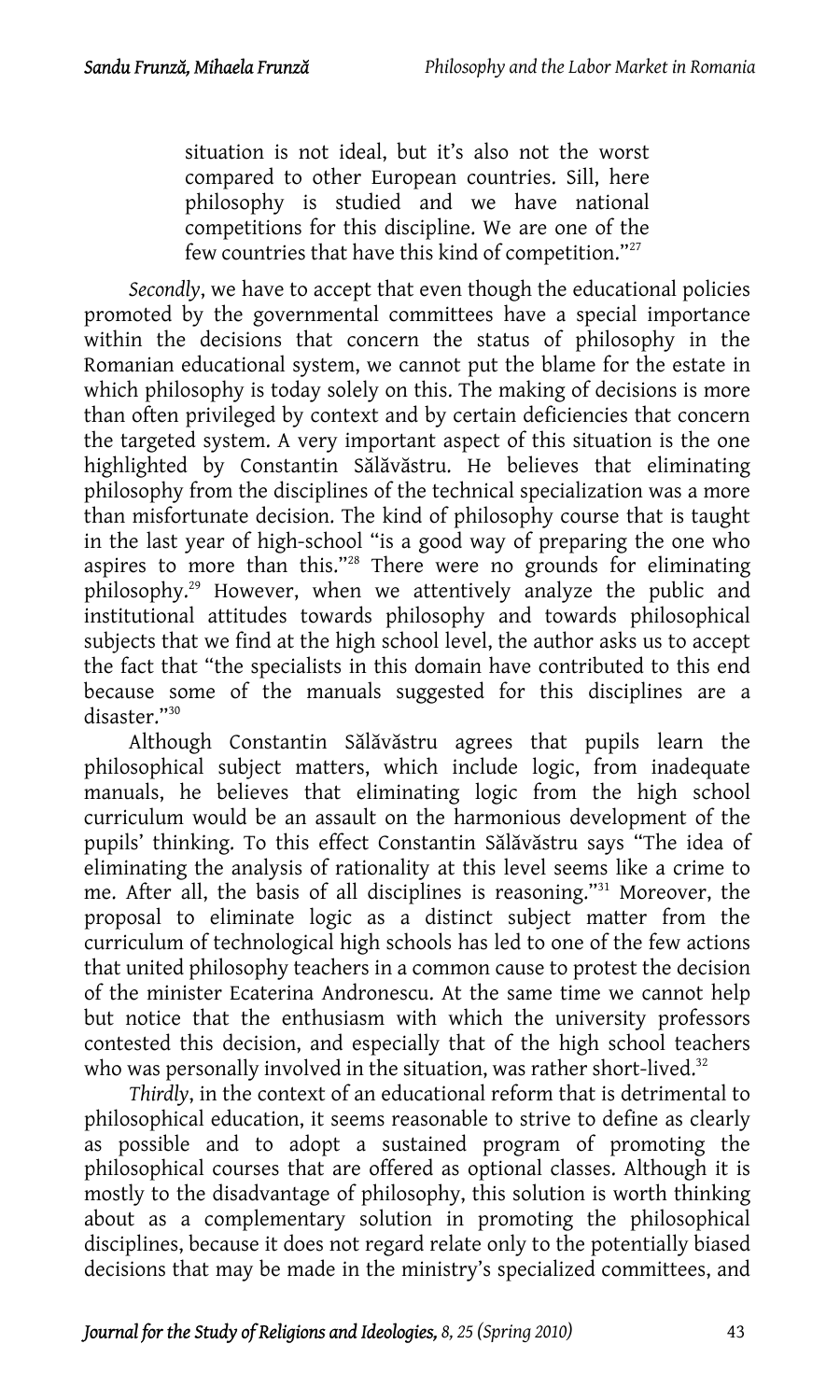it is not so impregnated by the stereotypes of philosophy accepted by the decision makers, but rather it is based on a different principle: the free choice of the pupil.

In this context an important trait is suggested by Mircea Miclea. He prompts us to recognize that it is not the pupil who should choose some courses, but rather the courses should satisfy some needs required by the educational process that the pupil undertakes. When we discuss the problem of the courses we need not think of the needs of the teachers corps, but rather the benefit of these courses to the student, of the fact that that the pupil picks certain courses not for the sake of the course itself but to obtain skills that will make him better in her career.<sup>33</sup> However, we understand from the discussions we have had with inspectors, the methodologists, and high school teachers that the idea of introducing philosophy as an optional discipline through the initiative of the school is even harder to achieve than it is to introduce it as a mandatory discipline by the Curriculum Committee that functions in the Ministry of Education. The ones who have the final decision in choosing the optional disciplines are the parents, not the pupils, and they usually opt for disciplines that they consider useful. And these are the ones introduced as exams at the end of high-school. So introducing philosophy as an optional discipline will not assure its presence in the technological high schools in which it is now absent.

One of the problems that need solving is the need of an intensified effort to re-introduce philosophy into the coursework in the mandatory curriculum for all specializations. To this end, one solution is that proposed by Petru Bejan:

> "I think we should act on two levels. The University Professors' Community should write papers that argue for the idea that philosophy should be studied very seriously in high schools. Also, I think that the high school teachers should protest and claim their right to teach the discipline that they were prepared for in school. It's an immoral state of facts because the specialization of philosophy graduates is compromised when they have to teach something else. We've gotten used to poised, decent, urban ways of acting. The teachers don't protest, the philosophers are isolated in a tower from which they only contemplate. But I think that at a certain point someone should come out and speak up. I don't necessarily claim that some disciplines have a privileged position, but I think that if we're talking about equal chances, philosophy should be given a turn."34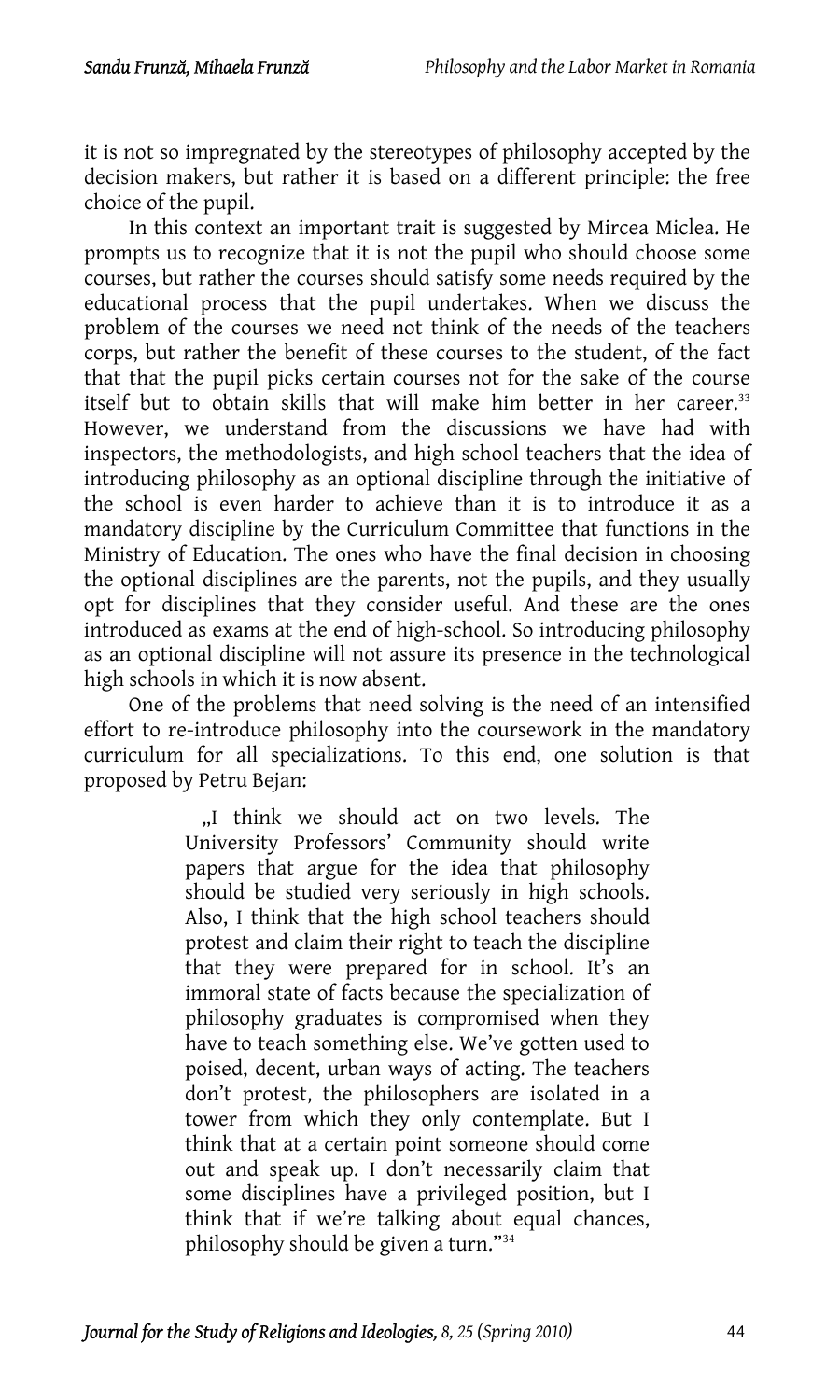*Fourthly*, another way of action would be the one that includes the steps to be made in order to convince the Education Ministry of the necessity of introducing some special philosophical courses like bioethics or applied ethics in the technological high schools where the pupils don't have the disposition to learn philosophy in a classical way. To achieve this, the first step should take place within the academic community. Constantin Sălăvăstru is right to believe that the first impediment will come from the philosophy teachers. That's why he thinks that the first and most difficult step would be that the philosophy teachers should agree among themselves that a joint project is most necessary. This, he believes, will be very, very difficult. The difficulty of a dialogue between those with philosophical preoccupations has also been highlighted by Mircea Dumitru, who has deep insight into the philosophical disciplines, and also understands the administrative problems within the educational system:

> "Without doubt there have always been and there will always be, in our country, the s[am](#page-30-22)e as elsewhere, personal psychological factors that will block true dialogue between the ones who practice philosophy. The domain, we should neither forget, nor ignore this, doesn't lack great vanity that can go as far as being intolerant, opaque or intellectually arrogant."35

Constantin Sălăvăstru believes that once the deadlock is surpassed the teachers should contact their colleagues at the universities around the country and together establish a number of courses to be proposed. This second step should be finalized with a common project. Only after the parties have agreed on a common project can they proceed to the third step, that of approaching the decision maker. An idea that should be part of this common project, Sălăvăstru says, is that the humanities courses studied in high-school have to be thought of as a whole.<sup>36</sup> However, we cannot overlook the fact that not only these disciplines, but rather the whole curriculum should be thought of as a whole.<sup>37</sup> The orientation towards specialized competencies in philosophy should be thought of this way.

Apart from the significance that we must see in a curriculum that is well adapted to the needs of the labor market, and apart from the importance of the presence of philosophy courses that create job opportunities for philosophy graduates, it is of utmost importance not to amplify the amount of worry over the limited opportunities on the labor market. This cannot be the only standard in adopting an educational plan, neither for College nor for high-school. Mircea Miclea's observation that there is no direct link between the scarcity of philosophy classes taught in high-school and the limited number of jobs for the philosophy graduates, on the one hand, and the low number of students at the bachelor level in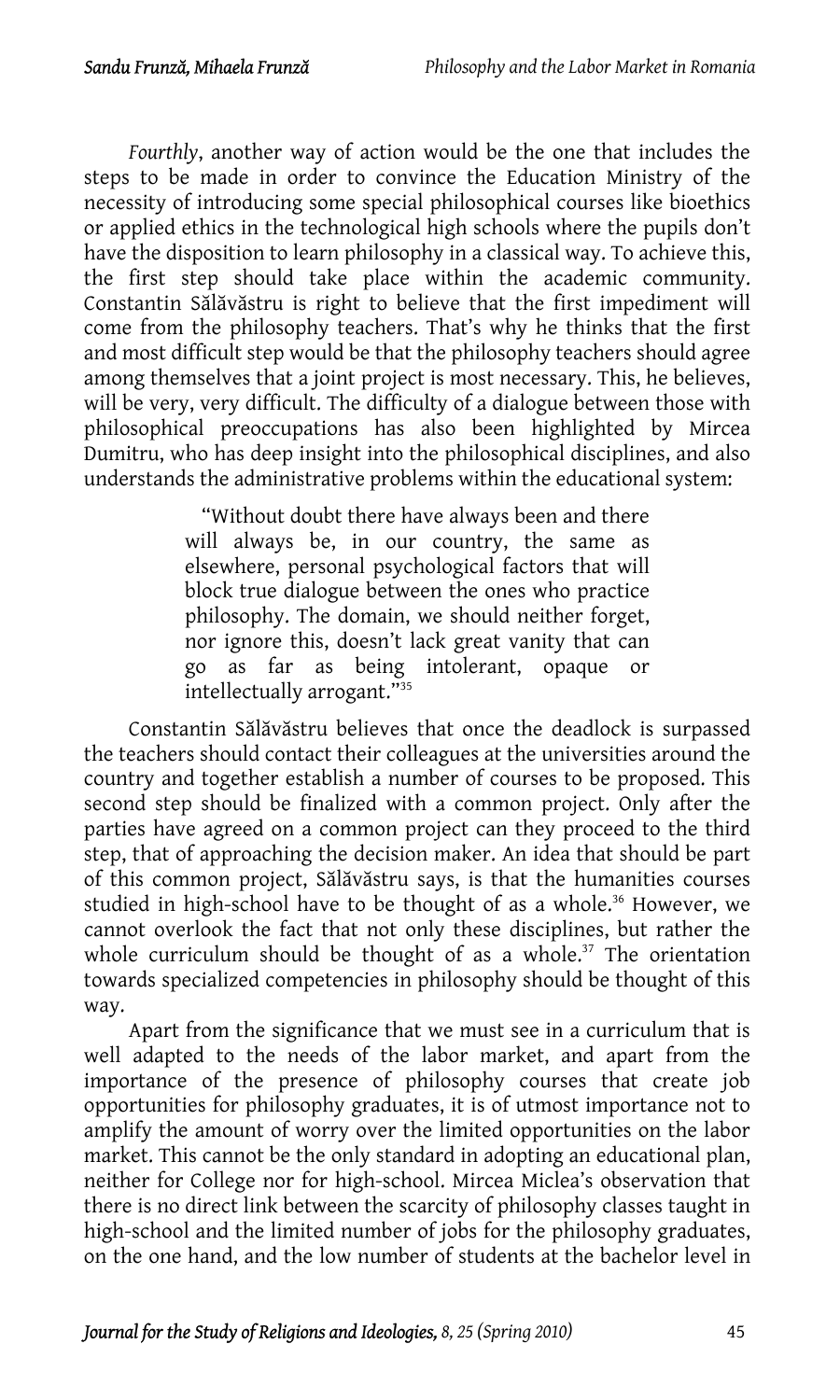philosophy is significant. One would think it natural that the disciplines that have a larger number of classes per week would attract a great[er](#page-30-23) number of students on the university level. But that is not the case, he states. In this sense he gives the example of the high number of mathematics classes offered in high school and thus the greater number of jobs available for math teachers compared to those for philosophy teachers. Nevertheless, within the department of mathematics in the university the number of students is decreasing and the interest of young people in both philosophy and mathematics is scant.<sup>38</sup>

Fifthly, another line of thought concerns the preparation of philosophy students in order to integrate them into an extremely complex labor market. A good opportunity for philosophical and socio-humanist disciplines is connected, according to Vasile Macoviciuc, to the development of MA programs. He is convinced that specialized MA programs have entered into a crisis, because social and economic realities prove that the narrow specialist has little chance of employment. She/he should be ready to communicate in a great diversity of disciplines, and to this purpose inevitably needs an interdisciplinary training.<sup>39</sup> This opportunity needs to be valued both at the level of university education, by providing arguments to introduce philosophy courses into the MA programs of as many departments as possible, and to the level of the MA programs in philosophy departments, by valuing philosophy's capacity to offer interdisciplinary and trans-disciplinary perspectives.

*Sixthly,* Petru Bejan believes we can anticipate our graduates' problems and try to offer to them specialization programs at a Masters level that could broaden their chance of being better situated in the labor market. For example, in Iasi there is a Masters program called "*Applied philosophy and cultural management."* This program is successful not because management is a fashionable subject, but because after graduation those who already have a Bachelor's Degree in philosophy can obtain a competency degree in cultural studies. As described by Petru Bejan, the openness of such a program is highly promising, offering new competencies to philosophy graduates, taking into account that there will be classes in human resources management in cultural institutions, in cultural institutions' management, and in cultural diplomacy. In this way they hope to overcome the presupposition that philosophy is an end in itself, and rather to open up philosophy to the requirements of the world.

A similar attempt is made by the Masters Program *Philosophy, Communication and Culture* at Babes-Bolyai University of Cluj-Napoca. The program is valuable for three reasons: it sets the grounds for developing competencies in the domains of communication and culture, it orients communication towards philosophical and cultural discourse and with its special French model that the students can choose to follow, it opens up the possibility for international studies with the opportunity to study in another country. It is remarkable that an "*Applied Ethics"* Masters Program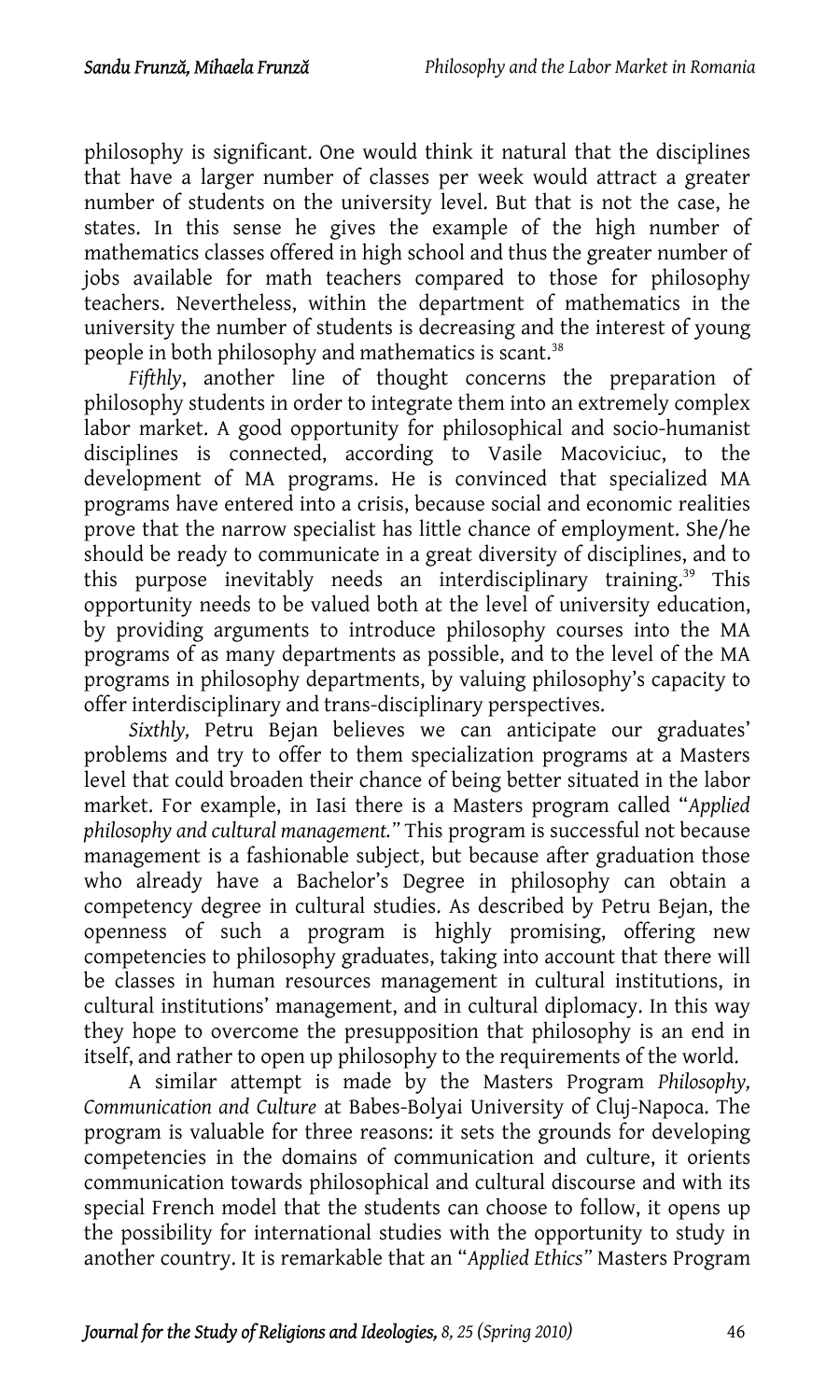has also been initiated at Babes-Bolyai University. The importance of such a program lies in the first place in the fact that those who choose to follow the second cycle of college preparation with this specialization have more opportunities on the labor market. Taking into account the new perspective over institutional development, which implies ethical codes, ethics committees, ethical communication, and ethical attitudes, we can say that this labor market represents untapped opportunities.

There are two MA programs at the University of Bucharest that may qualify for this endeavor in offering their graduates useful competences for a demanding labor market. The first of these is titled *Applied Ethics in Society, Business, and Institutions* and draws on the [exp](#page-30-24)ertise of many specialists in ethics in order to offer their graduates the possibility of working on ethics committees or as ethical consultants. The second is titled *European Studies and Ethics of International Relations* and proposes to offer a mixture of courses that aim at building on the idea of cultural and linguistic differences that constitutes the core of European institutions. $40$ 

A special case is the MA program in "*Philosophy and the Humanities"* at Timisoara's University of the West.<sup>41</sup> The idea of the program is that high school teachers have to teach a series of disciplines that are not embodied in a balanced manner in the educational plans of the BA programs in philosophy. This MA aims to support the teachers of humanities with a palate of courses that responds directly to the configuration of competencies needed in view of teaching the courses found in the high school curriculum.

# Instead of conclusions

The analysis of the educational plans and of the syllabi proposed for a majority of the courses included in these supports the conclusion that there is a sort of resistance to the idea of renewing the curriculum and the educational offerings in the philosophy programs. Such a resistance can be seen as a tendency present within the whole process and has become known in recent years as the crisis of the humanities in the Western educational system. We can detect a contradiction in the discourse that deals with the occupational sphere open to philosophy graduates. Apart from the teacher career and the professions related to this, it reveals a speedy dynamics and a greater capacity of integration into new situations and to cope with various professions, starting with consultancy jobs to media professionals, PR agents, editors and even secretary positions. Although the universities already offer specializations in these areas, the experience that the philosophy departments have accumulated in recent years concerning their students shows that although the curricula do not include special courses that are found in the curriculum of those who specialize in those professions, the philosophy graduates must successfully face the jobs mentioned by virtue of the complex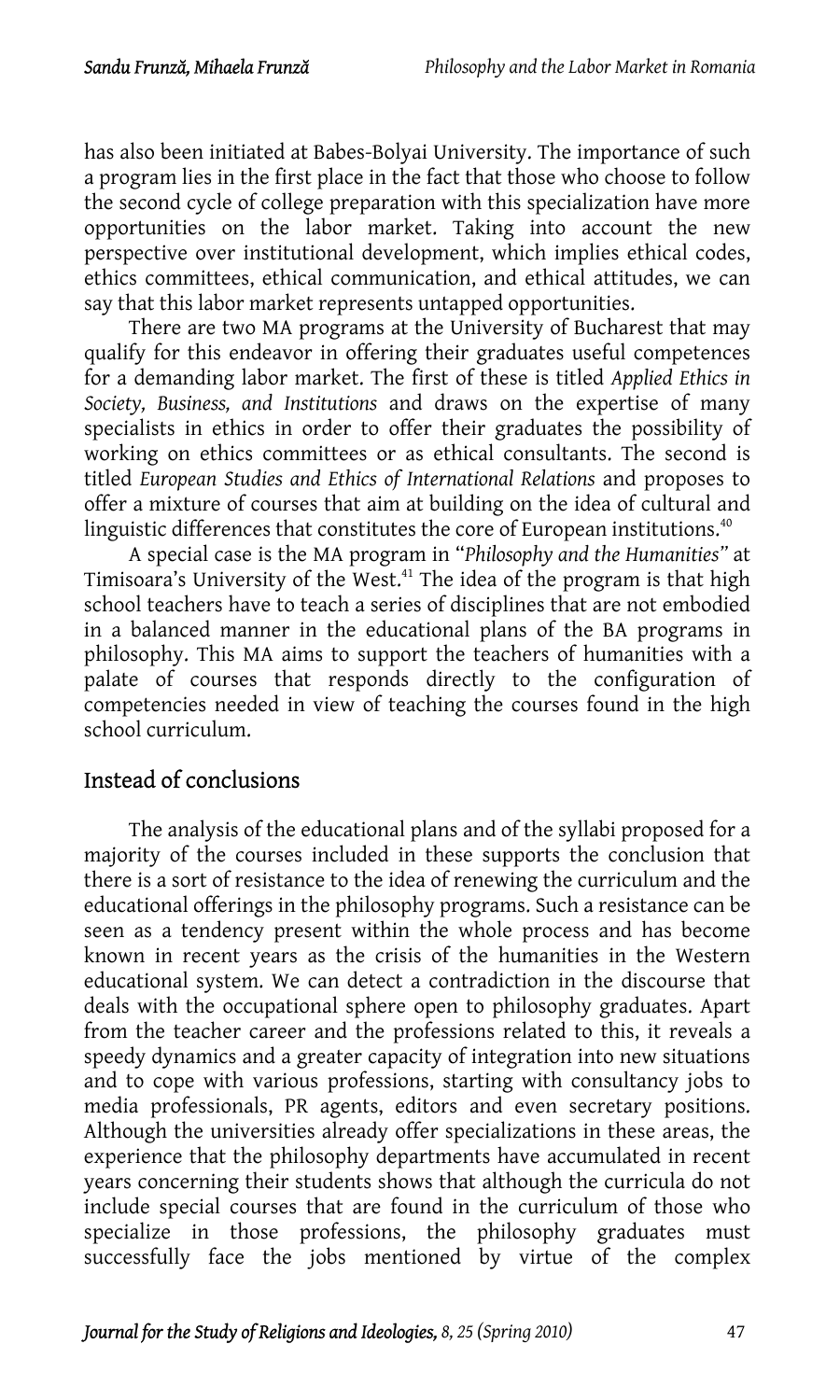competences they achieve with their philosophical education. Such observations are often found in the discourse of philosophy departments and are confirmed by representative cases, but there is no certainty that this is a general situation that faces a high number of philosophy graduates. This perspective is increasingly confirmed by the departments of philosophy that are part of faculties that also have departments of communication, journalism, or European studies. The positive image enjoyed by philosophy graduates regarding their complex professional competence could contribute, along with other actions from philosophy departments, to a change of mentality regarding philosophy and the relevance of philosophical training in connection with an increasingly dynamic labor market, as is the market in Romania. This type of discourse may be also confirmed by the complex studies that prove that things are this way for a representative percentage. Until this is accomplished, we must not abandon the idea that philosophy departments train, in the first place, teachers of socio-humanist disciplines.

# References:

Adămuţ, Anton. *(Şi) filosofia lui Camil Petrescu*. Iaşi: Timpul, 2007.

Afloroaei, Ştefan. (coord.). *Interpretare şi ideologie*. Iaşi: Editura Fundaţiei Axis, 2002.

Balaban, Delia Cristina, Ioana Iancu. "The Role of PR in the Public Sector. Case Study on PR Profesionalization at the Local level in Romania". In: *Transylvanian Review of Administrative Sciences*. Issue 27E (Oct. 2009): 22-38.

Bejan, Petru. Interview by authors. Iasi, May 15, 2008.

Dagenais, Bernard. *Profesia de relaţionist*. Iaşi: Polirom, 2002.

Dimitriu-Tiron, Elena. "Educational counselling in relation to other psycho-social intervention forms". In*: Revista de cercetare şi intervenţie socială*. 25 (iunie 2009): 101-114.

Dumitru, Mircea."Filosofia – şansa unei reechilibrări a spaţiului public al culturii româneşti". In: *Idei în dialog*. nr. 1(40), (ianuarie 2008): 38-39.

Enache, Smaranda (coord.). *Educaţia religioasă în şcolile publice*. Tîrgu-Mureş: Editura Pro Europa, 2007.

Flonta, Mircea. Interview by authors. Bucharest, 9 July 2008.

Frunză, Sandu, Mihaela Frunză, Claudiu Herțeliu. "Filosofie, ideologie, religie. O încercare de a înțelege ce se întîmplă cu filosofia în sistemul de educație din România" (Philosophy, Ideology, Religion. An Attempt to Understand What is Going On with Philosophy in the Romanian Educational System). In: *Journal for the Study of Religions and Ideologies*. 8, 22 (Spring 2009): 129-149.

*Journal for the Study of Religions and Ideologies, 8, 25 (Spring 2010)* 48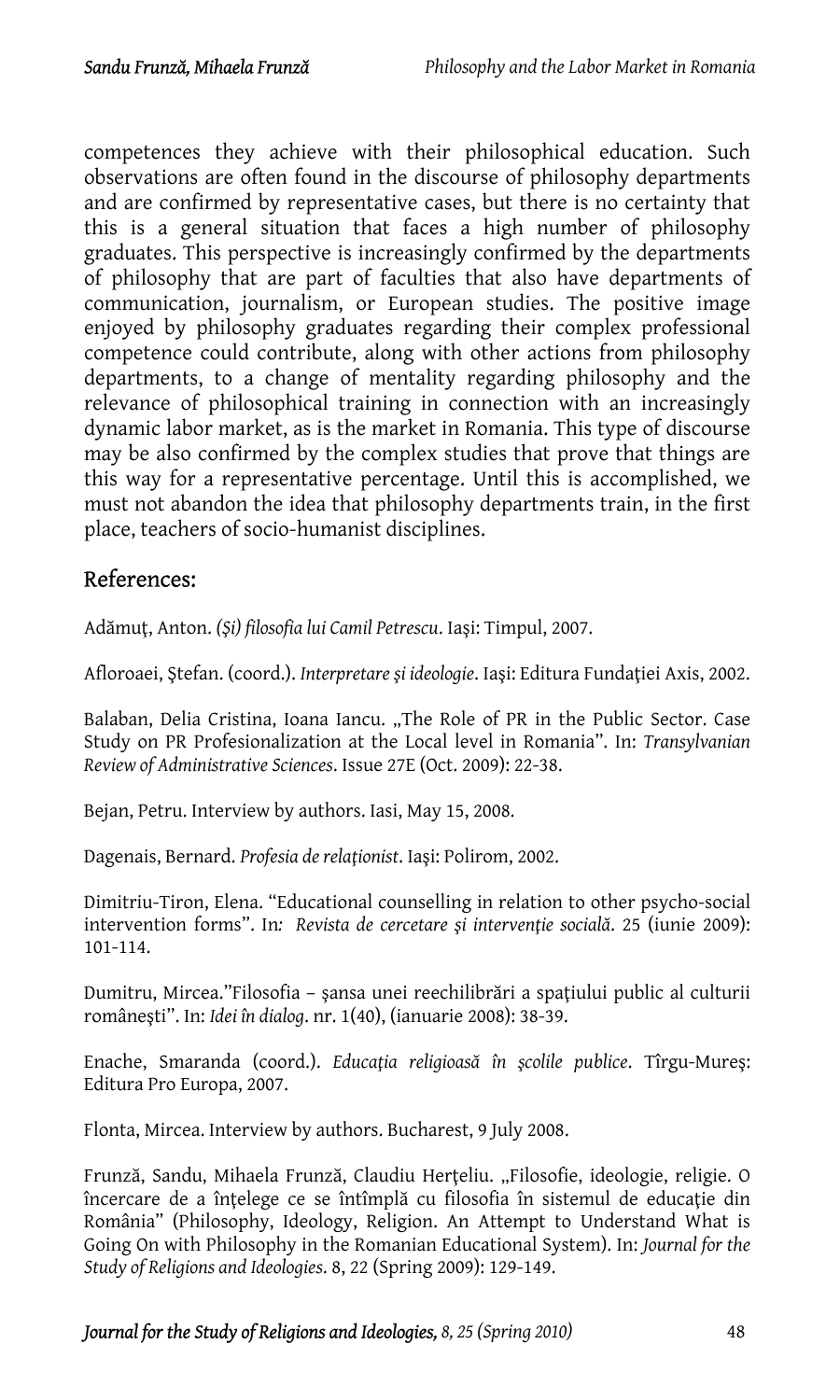Geiger, Roger L. Knowledge and Money. *Research Universities and the Paradox of the Marketplace*. Stanford, California: Stanford University Press, 2004.

Haragoș, Octavian. "Problemele comunicării religioase în televiziunea actuală". In: Ruxandra Cesereanu (coord.). *Curente şi tendinţe în jurnalismul contemporan*. Cluj:Limes, 2003, 235-240.

Iliescu, Adrian-Paul. Interview by authors. Bucharest, 10 July 2008.

Istrate, Georgeta (coord), Nicoleta Adamescu, Laura Buican. *Învătământul liceal la începutul anului şcolar 2008-2009*. Bucureşti: Institutul Naţional de Statistică, 2009.

Lester, Emile. "A More Neutral Liberal Education: Why Not Only Liberals, But Religious Conservatives Should Endorse Comparative Religious Education in Public Schools". In: *Polity*. Vol. 39 Issue 2 (April 2007): 179-207.

Lewis, Lionel L. *Marginal Worth: Teaching and the Academic Labor Market*. New Brunswick, N.J.: Transaction Publishers, 1996.

Kirp, David L. *Shakeaspeare, Einstein and the Bottom Line. The Marketing of Higher Education*. Cambridge: Harvard University Press, 2003.

Macoviciuc, Vasile. Interview by authors. Bucharest, 10 July 2008.

Maxwell, Thomas P. ["Integral spirituality, deep science, and ecological](http://apps.isiknowledge.com/full_record.do?product=UA&search_mode=GeneralSearch&qid=1&SID=R2O7E57lEG5GOpG5EBi&page=3&doc=30&colname=WOS)  [awareness](http://apps.isiknowledge.com/full_record.do?product=UA&search_mode=GeneralSearch&qid=1&SID=R2O7E57lEG5GOpG5EBi&page=3&doc=30&colname=WOS)". In: *Zygon*. Vol. 38, Issue 2 (2003): 257-276.

McLaughlin, TH. "Citizenship, Diversity and Education – A Philosophical Perspective". In: *Journal of Moral Education*. Vol.21, Issue 3 (1992): 235-250.

Miclea, Mircea. Interview by Sandu Frunză. Cluj, 6 September 2008.

Neiman, Alven M. ["Self examination, philosophical education and spirituality](http://apps.isiknowledge.com/full_record.do?product=UA&search_mode=GeneralSearch&qid=8&SID=R2O7E57lEG5GOpG5EBi&page=5&doc=42&colname=WOS)". In: *Journal of Philosophy of Education*. Vol, 34, Issue 4 (Nov. 2000): 571-590.

Niedermayer, Hans Peter. "Jurnalistul: profesie sau vocaţie". In: Ruxandra Cesereanu (coord.). *Curente şi tendinţe în jurnalismul contemporan*. Cluj: Limes, 2003, 9-14.

Rad, Ilie (coord.). *Jurnalismul cultural în actualitate*. Cluj: Editura Tribuna, 2005.

Rider, Sharon. "The Future of the European University: Liberal Democracy or Authoritarian Capitalism?". In: *Culture Unbound*, Vol. 1, (2009): 83-84.

Sălăvăstru, Constantin. Interview by authors. Iasi, 16 May 2008.

Stoica, Eugen. Interview by authors. Iasi, 15 May 2008.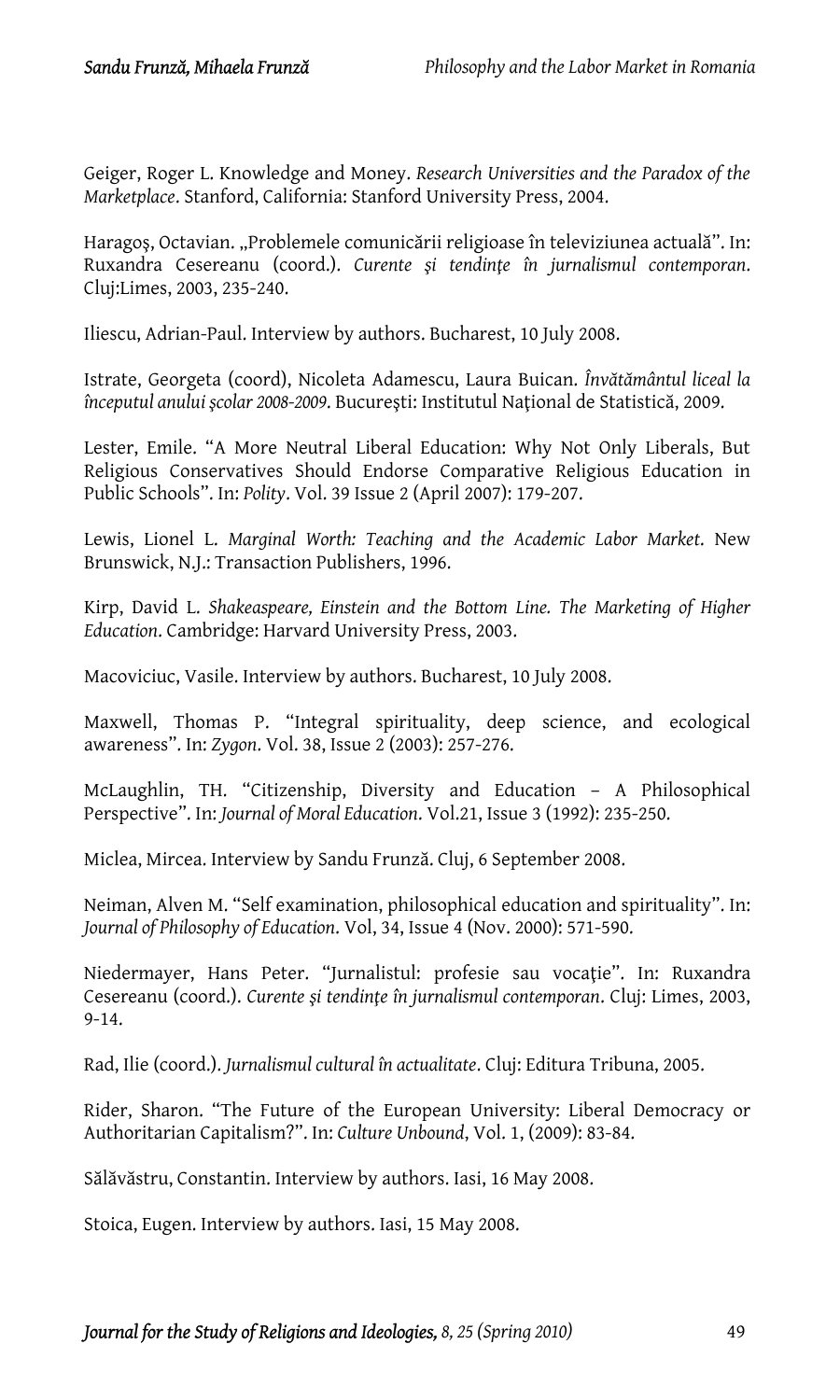Sandor, Sorin Dan, Marciana Popescu. ["Religiosity and values in Romania"](http://apps.isiknowledge.com/full_record.do?product=UA&search_mode=GeneralSearch&qid=17&SID=R2O7E57lEG5GOpG5EBi&page=7&doc=67&colname=WOS). In: *Transylvanian Review of Administrative Sciences*. 22E (2008): 171-180.

Vergez, Andre, Denis Huisman. *Curs de filosofie*. Bucureşti: Humanitas, 1995.

Villa, Laura Arcila. "[On Teaching Philosophy"](http://apps.isiknowledge.com/full_record.do?product=UA&search_mode=GeneralSearch&qid=12&SID=R2O7E57lEG5GOpG5EBi&page=1&doc=10&colname=WOS). In: *Cultura – International Journal of Philosophy of Culture and Axiology*. Vol. 6, Issue 1 (2009): 93-101.

Weinstein, Jack Russell. "Neutrality, Pluralism, and Education: Civic Education as Learning About the Other". In: *Studies in Philosophy & Education*; Vol. 23 Issue 4, (Jul. 2004): 235-263.

\*\*\* Survey applied by Mihaela Frunza and Stefan Maftei to first year philosophy students enrolled in the Department of Philosophy from Babes-Bolyai University Cluj, promotion 2009-2012, October 2009.

# Web links

http://hiphi.ubbcluj.ro/oferta/filosofie.html http://philosophy.uaic.ro/default.php?t=site&pgid=15 http://www.unibuc.ro/ro/fac\_filozof\_ro http://www.filcom.polsci.uvt.ro/index.php?option=com\_content&task=view&id= 43&Itemid=1 http://www.filosofie.ugal.ro/PrezentareCatedra2.htm http://filosofie.unibuc.ro/master <http://www.polsci.uvt.ro/admitere/2009/master/competente-masterat.pdf> http://www.petitieonline.ro/petitie/semnaturi/protest\_impotriva\_scoaterii\_orel or\_de\_logica\_din\_programa\_de\_liceu-p26313044-pg38.html

# Notes:

<sup>1</sup> See for instance, the analysis of the American university system by David Kirp, who focuses on marketing-inspired techniques used by university leaders, or by Roger Geiger, who investigates the relations among university development plans, societal demands, and market requirements in America during the second half of the 20th century. David L Kirp, *Shakeaspeare, Einstein and the Bottom Line. The Marketing of Higher Education*, Cambridge: Harvard University Press, 2003. Roger L Geiger, *Knowledge and Money. Research Universities and the Paradox of the Marketplace*, Stanford, California: Stanford University Press, 2004. 2

<sup>2</sup> Sharon Rider, "The Future of the European University: Liberal Democracy or Authoritarian Capitalism?". *Culture Unbound*, Vol. 1, (2009): 83-84.

 $^3$  Petru Bejan, Interview by authors, Iasi, May 15, 2008.<br> $^4$  For a more general discussion of the issue of devalu

<sup>4</sup> For a more general discussion of the issue of devaluing teachers' work in the context of the entrepreneurial university, see the analysis of Lionel L. Lewis, who investigates the reasons why teaching is no longer appreciated in the academic labor market (and, as a consequence, in the overall labor market). Lionel L. Lewis, *Marginal Worth: Teaching and the Academic Labor Market*, New Brunswick, N.J.: Transaction Publishers, 1996.<br><sup>5</sup> The actions of the Church do not especially target philosophy, but rather are intended to

form an ecclesiastical alternative to humanist values. The fight against secularized values is driving Church representatives to pressures political representatives to adopt public policies that are favorable to the Church. The organization of religious education by

*Journal for the Study of Religions and Ideologies, 8, 25 (Spring 2010)* 50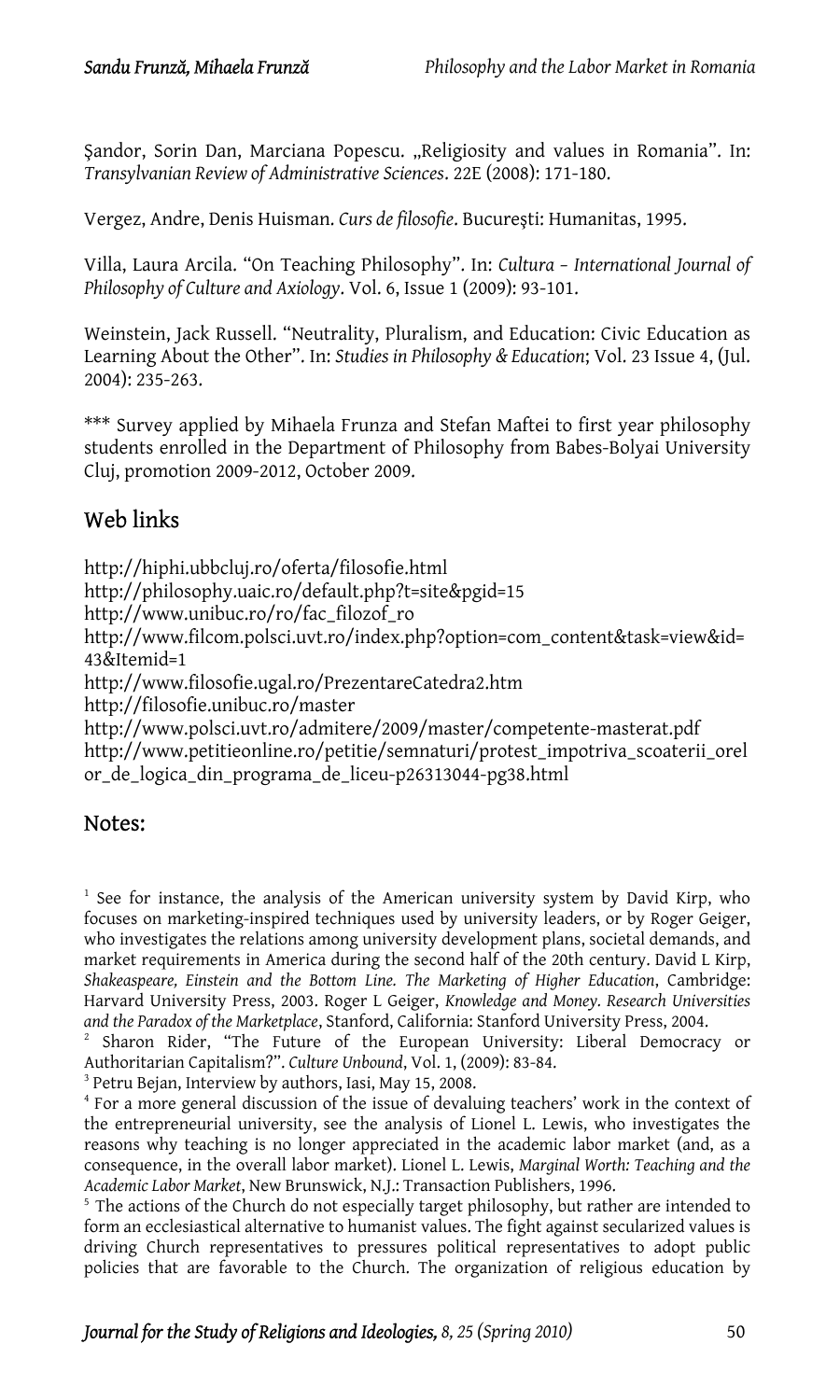confessional criteria is not really meant to transmit knowledge of a certain way of understanding religion, but rather to form the young people in the spirit of the church to which one belongs, to form one as a member of a faith community, to inculcate certain skills specific to one's religious practices. At the same time, what is sought is to transmit values that should be assumed at a personal level. However, "Considering state support for religion as a public policy we can see that the desired effect (more religious people with better values) does not appear to actually produce results." Sorin Dan Şandor, Marciana Popescu, ["Religiosity and values in Romania](http://apps.isiknowledge.com/full_record.do?product=UA&search_mode=GeneralSearch&qid=17&SID=R2O7E57lEG5GOpG5EBi&page=7&doc=67&colname=WOS)", *Transylvanian Review of Administrative Sciences*, 22E/2008, p. 180. If the Church insists that religious education and state-developed public policies that support the missionary activity of churches is not problem-free, it can be argued that humanist education that is meant to form skills for becoming a virtuous human and a good citizen is equally fraught with difficulties. One may add that, in the entire Western world, education in the spirit of civic virtues faces such problems. T.H. McLaughlin, "Citizenship, Diversity and Education – A Philosophical Perspective", *Journal of Moral Education*, Volume: 21 Issue: 3 (1992): 235. One may find a possible answer to these contemporary problems the solution – not easily accepted and practiced in the Western world – proposed by Thomas P. Maxwell, an overcoming of the bifurcation rationalirrational, philosophical-theological, religious-mystical by unifying the philosophical type of knowledge and the mystical one. According to Maxwell, this knowledge would offer a restoration of a certain type of education that would be based on the spiritual and cosmic values of the human being. Thomas P. Maxwell, "[Integral spirituality, deep science, and](http://apps.isiknowledge.com/full_record.do?product=UA&search_mode=GeneralSearch&qid=1&SID=R2O7E57lEG5GOpG5EBi&page=3&doc=30&colname=WOS) [ecological awareness"](http://apps.isiknowledge.com/full_record.do?product=UA&search_mode=GeneralSearch&qid=1&SID=R2O7E57lEG5GOpG5EBi&page=3&doc=30&colname=WOS), *Zygon*, Volume: 38 Issue: 2 (2003): 257. Also, a possible solution would be the one identified by Terence Copley, "Non-Indoctrinatory Religious Education in Secular Cultures", *Religious Education*. Volume 103, issue 1 (January-February 2008): 22-31. See also Emile Lester, "A More Neutral Liberal Education: Why Not Only Liberals, But Religious Conservatives Should Endorse Comparative Religious Education in Public Schools", *Polity*, Vol. 39 Issue 2 (April 2007): 179-207.

<sup>6</sup> Mircea Flonta, Interview by authors, Bucharest, 9 July 2008.<br><sup>7</sup> Petru Beian, Interview by authors, Iasi, May 15, 2008.

 $7$  Petru Bejan, Interview by authors, Iasi, May 15, 2008

<sup>8</sup> One can find an analysis of the way to build an ideology of mistrusting philosophy in <sup>Ş</sup>tefan Afloroaei (coord.), *Interpretare şi ideologie*, Iaşi: Editura Fundaţiei Axis, 2002, 253-282. 9

 $\frac{1}{2}$  The selection did not include the external disciplines, such as Modern Languages, Computer Science, or Sports. We have also excluded the courses included in the Pedagogical Module (those specifically designed to provide competences in teaching philosophy), as well as the facultative discipline. The only courses we compared were those self-identified as mandatory or elective.<br><sup>10</sup> We have not counted the courses from the specialization of European Studies.<br><sup>11</sup> For instance, one course could have received a different name in each department, such

as Ancient Philosophy in Iasi, History of Ancient Philosophy in Cluj, and Greek Philosophy in Bucharest. In this particular case, as well as in other cases, the syllabi of courses have also been compared in order to identify common/shared courses.<br> $12$  Worth mentioning is the fact that civic education is also consistent with the type of

values that the humanities programs claim to offer in order to prepare their graduates for becoming active citizens. See Jack Russell Weinstein. "Neutrality, Pluralism, and Education: Civic Education as Learning About the Other". *Studies in Philosophy & Education*; Vol. 23 Issue

4, (Jul. 2004): 235-263.<br><sup>13</sup> http://hiphi.ubbcluj.ro/oferta/filosofie.html<br><sup>14</sup> http://philosophy.uaic.ro/default.php?t=site&pgid=15<br><sup>15</sup> http://www.unibuc.ro/ro/fac\_filozof\_ro<br><sup>16</sup>http://www.filcom.polsci.uvt.ro/index.ph

<sup>17</sup> http://www.filosofie.ugal.ro/PrezentareCatedra2.htm 18 Vasile Macoviciuc, Interview by authors, Bucharest, 10 July 2008. Here we remind the reader that, in a different context, Anton Adămuţ said that "The drama of the XXth century

*Journal for the Study of Religions and Ideologies, 8, 25 (Spring 2010)* 51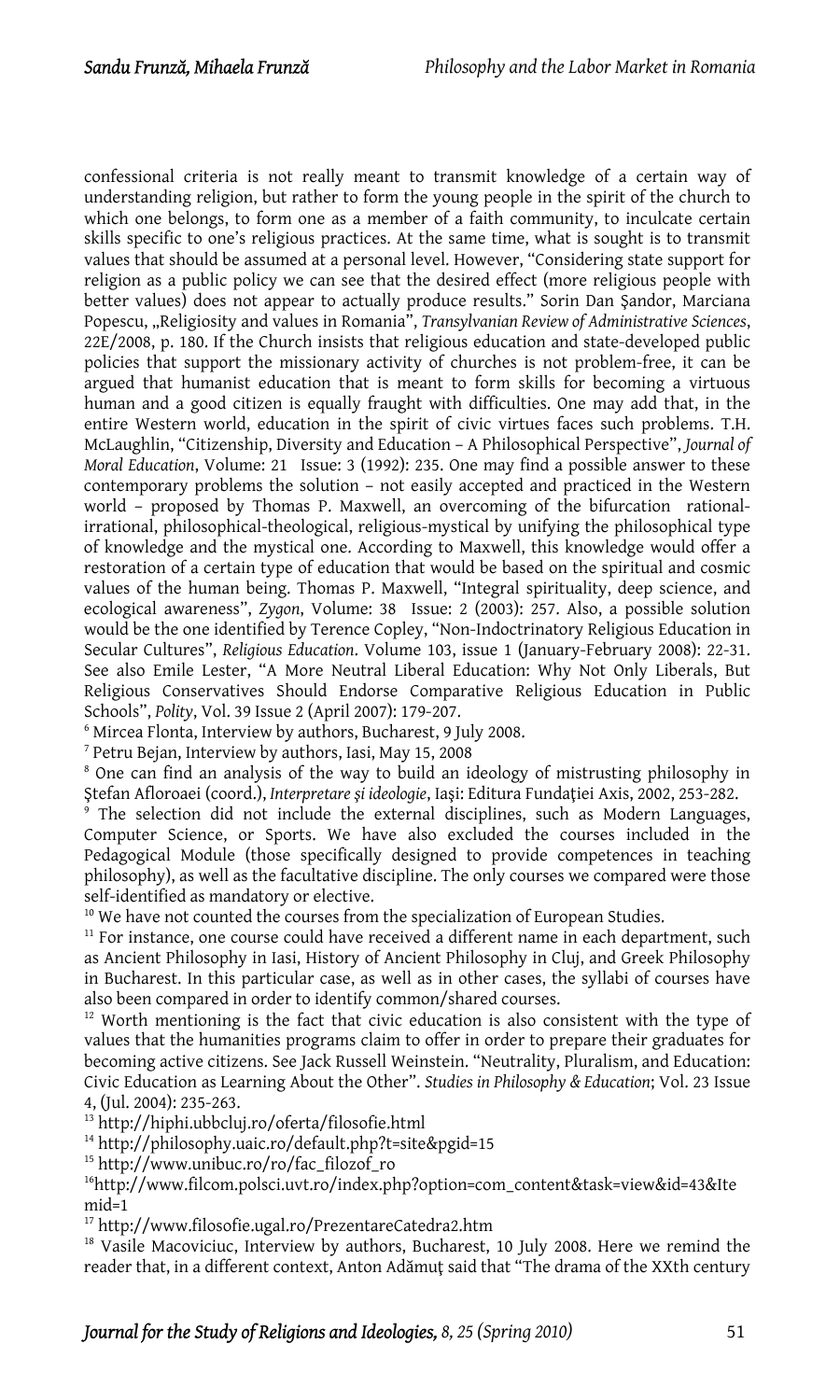intellectual is provided by the unbearable feeling that man is constantly diminishing himself and is separating from the sources of his creation." This would probably also be a good launching point for a plea in favor of philosophy. See Anton Adămuţ, *(Şi) filosofia lui Camil Petrescu*, Iaşi: Timpul, 2007, 272. Moreover, we can state that there is a central trend in philosophy preoccupied by the philosophy as a way of spiritual education, by the "philosophy as a way of life". Alven M. Neiman, "[Self examination, philosophical education](http://apps.isiknowledge.com/full_record.do?product=UA&search_mode=GeneralSearch&qid=8&SID=R2O7E57lEG5GOpG5EBi&page=5&doc=42&colname=WOS) [and spirituality"](http://apps.isiknowledge.com/full_record.do?product=UA&search_mode=GeneralSearch&qid=8&SID=R2O7E57lEG5GOpG5EBi&page=5&doc=42&colname=WOS), *Journal of Philosophy of Education*, Volume: 34 Issue: 4 (Nov. 2000): 571. At the same time, the opposite opinion is also present, which we do not share, that deems philosophy unfit to offer an adequate answer to existential problems and irrelevant to a student's education and life. Laura Arcila Villa, ["On Teaching Philosophy"](http://apps.isiknowledge.com/full_record.do?product=UA&search_mode=GeneralSearch&qid=12&SID=R2O7E57lEG5GOpG5EBi&page=1&doc=10&colname=WOS), *Cultura – International Journal of Philosophy of Culture and Axiology*, Volume: 6 Issue: 1 (2009): 93.<br><sup>19</sup> Petru Bejan, Interview by authors, Iasi, May 15, 2008. The inclusion in the curricula of several specialized courses from the fields targeted by philosophy graduates could contribute to a more rapid professionalization of the graduate in those fields. "Anyone can add the label of *journalist* on his business card," says Hans Peter Niedermayer, "Jurnalistul: profesie sau vocaţie" in Ruxandra Cesereanu (coord.), *Curente şi tendinţe în jurnalismul contemporan*, Cluj:Limes, 2003, 9. To be sure, preparation after graduating from the university is likely to help philosophy graduates avoid the necessity of re-qualification at the workplace. This is equally true for cultural journalism, and also for tabloid journalism and religious journalism. On the difficulties of religious journalism, see the short article of Octavian Haragoș, "Problemele comunicării religioase în televiziunea actuală" in Ruxandra Cesereanu (coord.), *Curente şi tendinţe în jurnalismul contemporan*, Cluj: Limes, 2003, 235-240. We can find various perspectives on cultural journalism in Ilie Rad (coord.), *Jurnalismul cultural în actualitate*, Cluj: Editura Tribuna, 2005. At the same time, for specializing in the field of Public Relations, even though in Romania this field is not yet regulated by a professional association, a complex preparation and several professional standards that involve an adequate training in this field is required. See Bernard Dagenais, *Profesia de relaţionist*, Iaşi: Polirom, 2002. Aspects concerning the professionalization of the PR in Romanian institutions may be followed in Delia Cristina Balaban, Ioana Iancu, "The Role of PR in the Public Sector. Case Study on PR Profesionalization at the Local level in Romania", in *Transylvanian Review of Administrative Sciences*, Issue 27E (Oct. 2009): 22-38. When we envisage the activity of *counseling* that philosophy graduates can supposedly offer, here things look easier for philosophers, although counseling is also becomming increasingly professionalized in Romania. See Elena Dimitriu-Tiron, "Educational counseling in relation to other psycho-social intervention forms", în *Revista de cercetare şi intervenţie socială*, 25 (iunie 2009): 101-114. One of the most interesting ideas that were suggested by our colleagues from various universities during our research of the institutional crisis of philosophy was that, at least for the high school classes, the religion courses could be taught by philosophy graduates. Having in mind that at this level of study the *teaching of religion* focuses on moral-religious education, we believe that philosophy graduates would not encounter difficulties in teaching religion, because they already possess general competences aquired during their university training, and subsequently

have acquired interdisciplinary competences presupposed by the teaching of religion.<br><sup>20</sup> Survey applied by Mihaela Frunză and Stefan Maftei to first year philosophy students enrolled in the Department of Philosophy from Babes-Bolyai University Cluj, promotion

2009-2012, October 2009.<br><sup>21</sup> Mircea Miclea, Interview by Sandu Frunză, Cluj, 6 September 2008.<br><sup>22</sup> Georgeta Istrate (coord), Nicoleta Adamescu, Laura Buican, *Învătământul liceal la începutul anului şcolar 2008-2009*, Bucureşti: Institutul Naţional de Statistică, 2009, 2. See also Sandu Frunză, Mihaela Frunză, Claudiu Herțeliu, "Filosofie, ideologie, religie. O încercare de a înțelege ce se întîmplă cu filosofia în sistemul de educație din Romania" (Philosophy, Ideology, Religion. An Attempt to Understand What is Going On with Philosophy in the Romanian Educational System), in *Journal for the Study of Religions and Ideologies,* 8, 22 (Spring 2009): 137. Considering the importance of a complementarity between religious education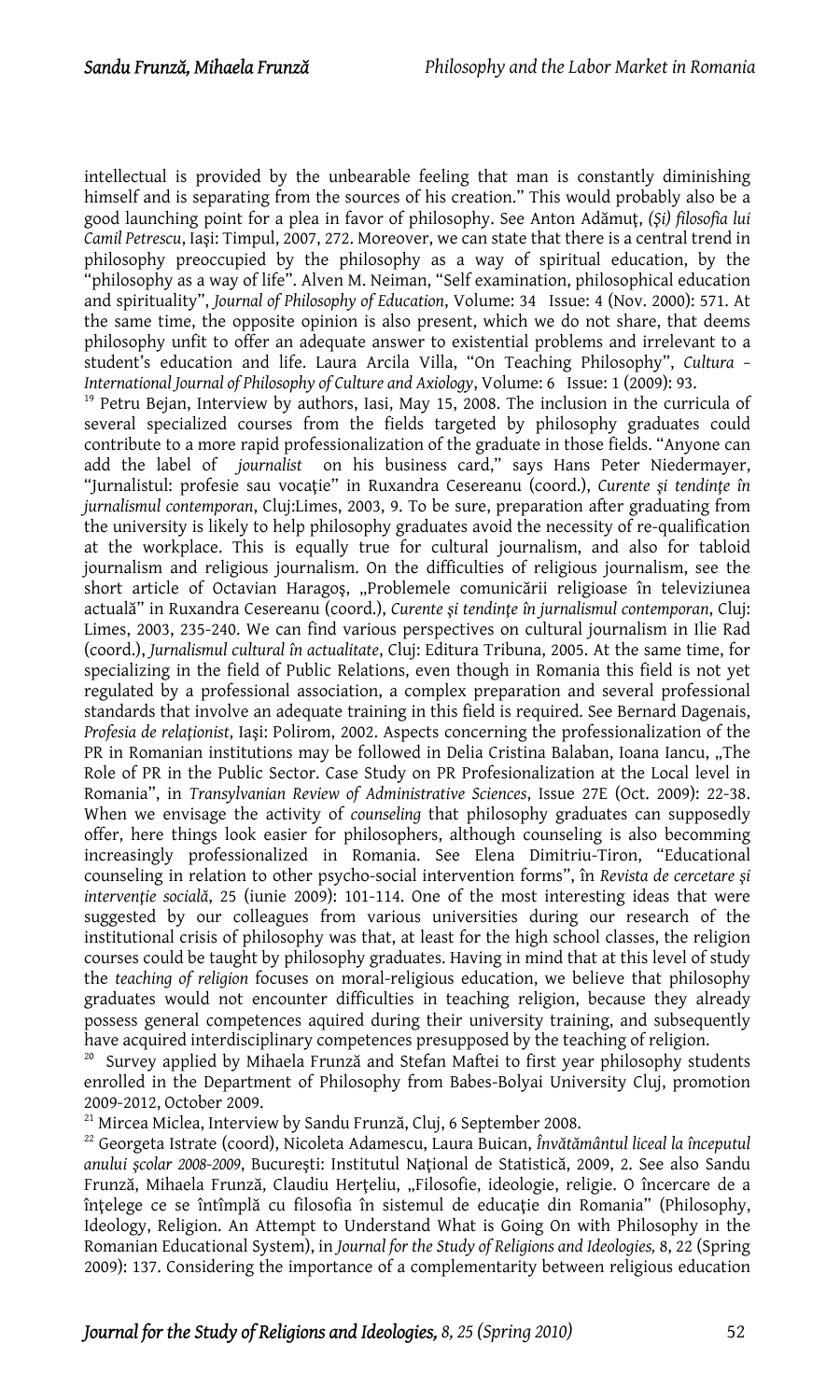and philosophical education, we would like to mention the fact that the discipline of religion is studied in all specializations, including the technological specialization, for one hour per week. Although an intentional ambiguity is maintained concerning the legal status of the discipline of religion, it is seen as a mandatory discipline. See in this respect Smaranda Enache (coord.), *Educaţia religioasă în şcolile publice*, Tîrgu-Mureş: Editura Pro

<sup>23</sup> Eugen Stoica, Interview by authors, Iasi, 15 May 2008.<br><sup>24</sup> Eugen Stoica, Interview by authors, Iasi, 15 May 2008.<br><sup>25</sup> Eugen Stoica, Interview by authors, Iasi, 15 May 2008.<br><sup>26</sup> Adrian-Paul Iliescu, Interview by au

 $29$  See also the article of Dr. Garza Saldivar, who argues for the necessity of philosophy today. Garza Saldivar, Hector. "Pensar en tiempo de liviandad. ¿Por que filosofar hoy?" *Xipe*<br>*Totek* no. 54 (2005): 125-136.

<sup>30</sup> Constantin Sălăvăstru, Interview by authors, Iasi, 16 May 2008.

31 Constantin Sălăvăstru, Interview by authors, Iasi, 16 May 2008.

32http://www.petitieonline.ro/petitie/semnaturi/protest\_impotriva\_scoaterii\_orelor\_de\_l

ogica\_din\_programa\_de\_liceu-p26313044-pg38.html<br><sup>33</sup> Mircea Miclea, Interview by Sandu Frunză, Cluj, 6 September 2008.<br><sup>34</sup> Petru Bejan, Interview by authors, Iasi, May 15, 2008.<br><sup>35</sup> Mircea Dumitru, "Filosofia – șansa une

<sup>36</sup> Constantin Sălăvăstru, Interview by authors, Iasi, 16 May 2008.

37 Andre Vergez, Denis Huisman, *Curs de filosofie*, Bucureşti; Humanitas, 1995, p. 15. Philosophy would have to engage in a complementary relation not only with religion, but also with the other disciplines.<br><sup>38</sup> Mircea Miclea, Interview by Sandu Frunză, Cluj, 6 September 2008. Even if they are not

found in the curricula as frequently as math classes, this perspective may also be applied to religion classes. Although religion is taught as a mandatory discipline in all twelve years of pre-university education, one does not see a great number of young people flooding the<br>didactic sections of theology departments.

<sup>39</sup> Vasile Macoviciuc, Interview by authors, Bucharest, 10 July 2008.<br><sup>40</sup> http://filosofie.unibuc.ro/master<br><sup>41</sup> <http://www.polsci.uvt.ro/admitere/2009/master/competente-masterat.pdf>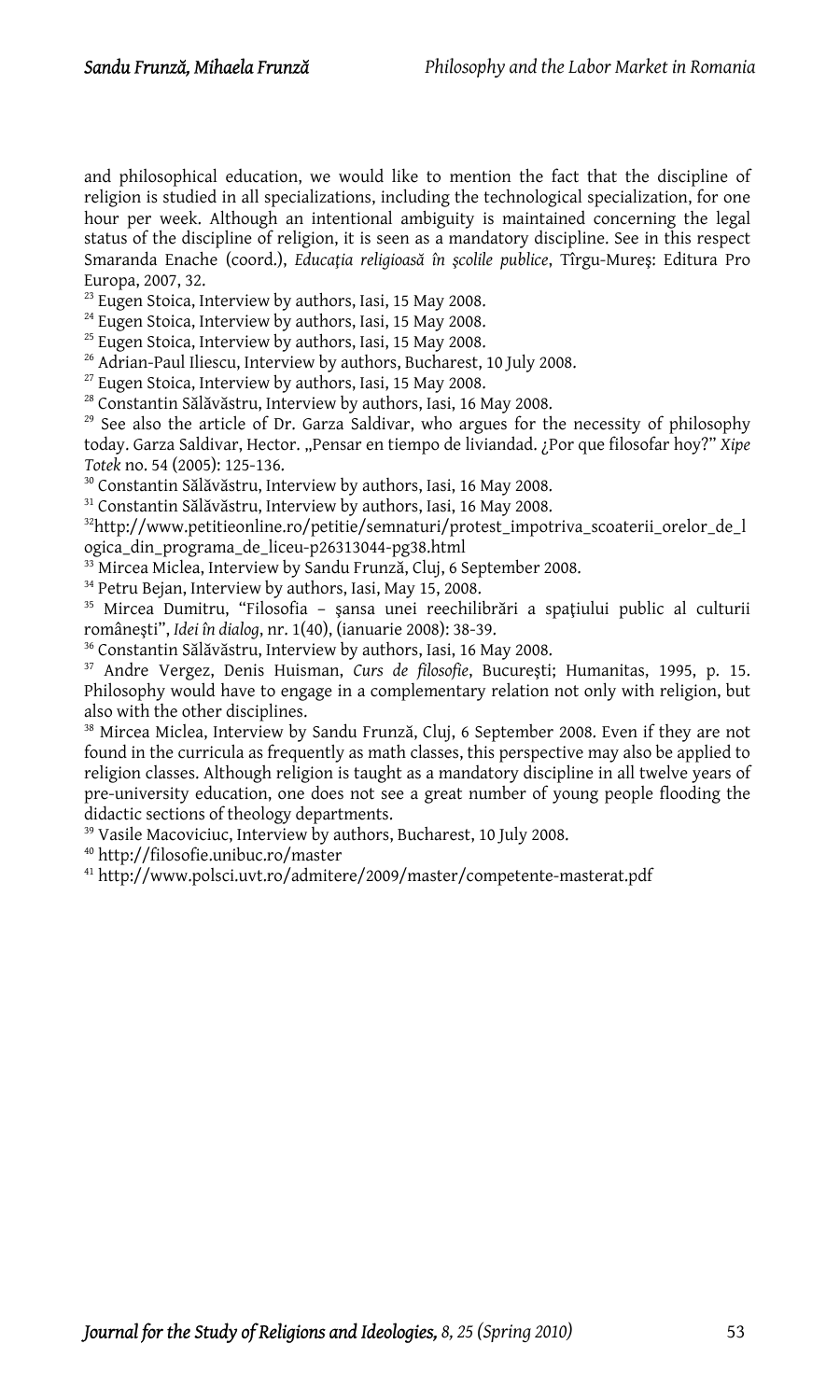# Appendix 1.

### Disciplines taught at BA level in the Philosophy Departments from Iassy, Cluj and Bucharest

Source: Curricula for 2008-2009 of the Philosophy Department, Al. I. Cuza University, Iasi; Philosophy Department, Babes-Bolyai University from Cluj; Faculty of Philosophy, University of Bucharest.

| Disciplines from Iasi                          | Disciplines from Cluj         | Disciplines from Bucharest        |
|------------------------------------------------|-------------------------------|-----------------------------------|
| curricula                                      | curricula                     | curricula                         |
|                                                |                               | Originile filosofiei europene/    |
|                                                |                               | Origins of European               |
|                                                |                               | Philosophy - M                    |
| Introducere in filosofie/                      | $\frac{1}{2}$                 | Propedeutica filosofica/          |
| Introduction to Philosophy -                   |                               | Philosophical propedeutics -      |
| mandatory (M)<br>Terminologie                  | $\overline{a}$                | M<br>$\overline{a}$               |
| filosofica/Philosophical                       |                               |                                   |
| terminology - M                                |                               |                                   |
|                                                | Metode de cercetare si        |                                   |
|                                                | elaborare de text in          |                                   |
|                                                | filosofie/Methods of          |                                   |
|                                                | Research and Academic         |                                   |
|                                                | Writing in Philosophy - M     |                                   |
| $\overline{a}$                                 | Filosofie politica/ Political | Filosofie politica si sociala/    |
|                                                | Philosophy - M                | Social and Political              |
|                                                |                               | Philosophy - M                    |
| Logica/Logics - mandatory                      | Logica generala/ General      | Logica formala elementara/        |
|                                                | Logics - M                    | Elementary Formal Logics -        |
|                                                | Logica simbolica I/           | М<br>- Logica de ordinul I/ First |
| Logica formalizata/Formal<br>Logic - mandatory | Symbolic Logics I - M         | Order Logics - M                  |
|                                                | Logica simbolica II/          | - Logica de ordinul I/ First      |
|                                                | Symbolic Logics II - M        | Order Logics - M                  |
| $\overline{a}$                                 | Teoria argumentarii/          | -Gandire critica &                |
|                                                | Theory of Argumentation       | argumentare/Critical              |
|                                                | - M                           | Thinking and                      |
|                                                |                               | Argumentation-M                   |
| ۰                                              | Logica modala/Modal           | - Logica filosofica/              |
|                                                | Logics - E                    | Philosophical Logics - M          |
| $\overline{a}$                                 |                               | Metalogica/Metalogics - E         |
|                                                | Istoria dialecticii/History   |                                   |
|                                                | of Dialectics - E             |                                   |
| Filosofie antica/ Ancient                      | Istoria filosofiei antice/    | Filosofie greaca/ Greek           |
| Philosophy - mandatory                         | History of Ancient            | Philosophy - M                    |
|                                                | Philosophy - M                |                                   |
| Cultura si filosofie bizantina/                |                               | $\overline{\phantom{0}}$          |
| Byzantine Culture and                          |                               |                                   |
| Philosophy - mandatory                         |                               |                                   |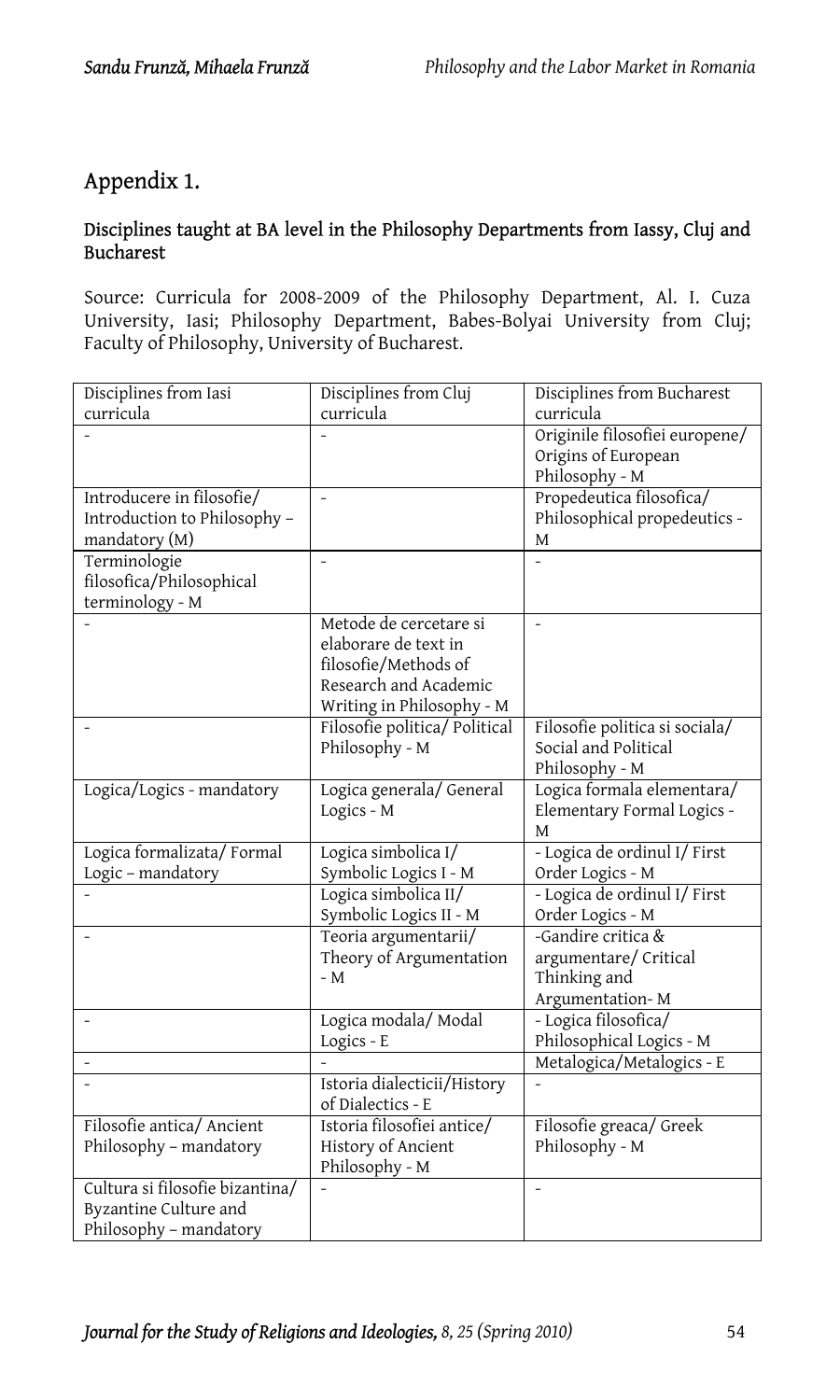| Filosofie medievala/        | Filosofie medievala/                  | Filosofie medievala/          |
|-----------------------------|---------------------------------------|-------------------------------|
| Medieval Philosophy -       | Medieval Philosophy - E               | Medieval Philosophy - M       |
| mandatory                   |                                       |                               |
|                             | Istoria filosofiei                    | $\overline{\phantom{0}}$      |
|                             | medievale/History of                  |                               |
|                             | Medieval Philosophy - M               |                               |
| Filosofie moderna/Modern    | Istoria filosofiei moderne            | Filosofie moderna/Modern      |
| Philosophy - mandatory      | (I)/History of Modern                 | Philosophy - M                |
|                             | Philosophy (I) - M                    |                               |
|                             | Istoria filosofiei moderne            |                               |
|                             | (II)/History of Modern                |                               |
|                             | Philosophy (II) - M                   |                               |
| $\overline{a}$              |                                       | Modernitate si europenitate/  |
|                             |                                       | Modernity and European-       |
|                             |                                       | ness - M                      |
| Filosofia clasica germana/  | $\overline{a}$                        |                               |
| Classical German Philosophy |                                       |                               |
| - mandatory                 |                                       |                               |
| Filosofie contemporana/     | Istoria filosofiei                    | Filosofie                     |
| Contemporary Philosophy -   | contemporane $(I)$ /                  | contemporana/Contemporar      |
| mandatory                   | History of Contemporary               | y Philosophy - M              |
|                             | Philosophy (I) - M                    |                               |
|                             | Istoria filosofiei                    |                               |
|                             | contemporane (II)/                    |                               |
|                             | History of Contemporary               |                               |
|                             | Philosophy (II) - M                   |                               |
|                             | Istoria filosofiei romanesti          | Istoria filosofiei            |
| Filosofie romaneasca/       |                                       |                               |
| Romanian Philosophy -       | (I)/History of Romanian               | romanesti/History of          |
| mandatory                   | Philosophy (I)-M                      | Romanian Philosophy - E       |
|                             | Istoria filosofiei romanesti          |                               |
|                             | (II)/History of Romanian              |                               |
|                             | Philosophy (II)-M                     |                               |
|                             | Filosofie comparata/                  | $\overline{\phantom{0}}$      |
|                             | Comparative Philosophy -              |                               |
|                             | M                                     |                               |
| $\overline{\phantom{0}}$    | Postmodernism - E                     | $\overline{a}$                |
|                             |                                       | Metafilosofie/                |
|                             |                                       | Metaphilosophy - E            |
| Ontologie/Ontology-         | Ontologie/Ontology-                   |                               |
| mandatory                   | mandatory                             |                               |
| Gnoseologie/Gnoseology-     | Teoria cunoasterii/                   | $\overline{a}$                |
| mandatory                   | Theory of Knowledge - M               |                               |
| Epistemologie/ Epistemology | Epistemologie/                        | Epistemologie/ Epistemology   |
| - mandatory                 | Epistemology - M                      | - M                           |
|                             |                                       | Epistemologie                 |
|                             |                                       | contemporana/Contempora       |
|                             |                                       | ry Epistemology - E           |
|                             | Cosmologie/Cosmology -                |                               |
|                             | E                                     |                               |
| ۰                           | Filosofia                             | Filosofia stiintei/Philosophy |
|                             | stiintei/Philosophy of<br>Science - E | of Science - E                |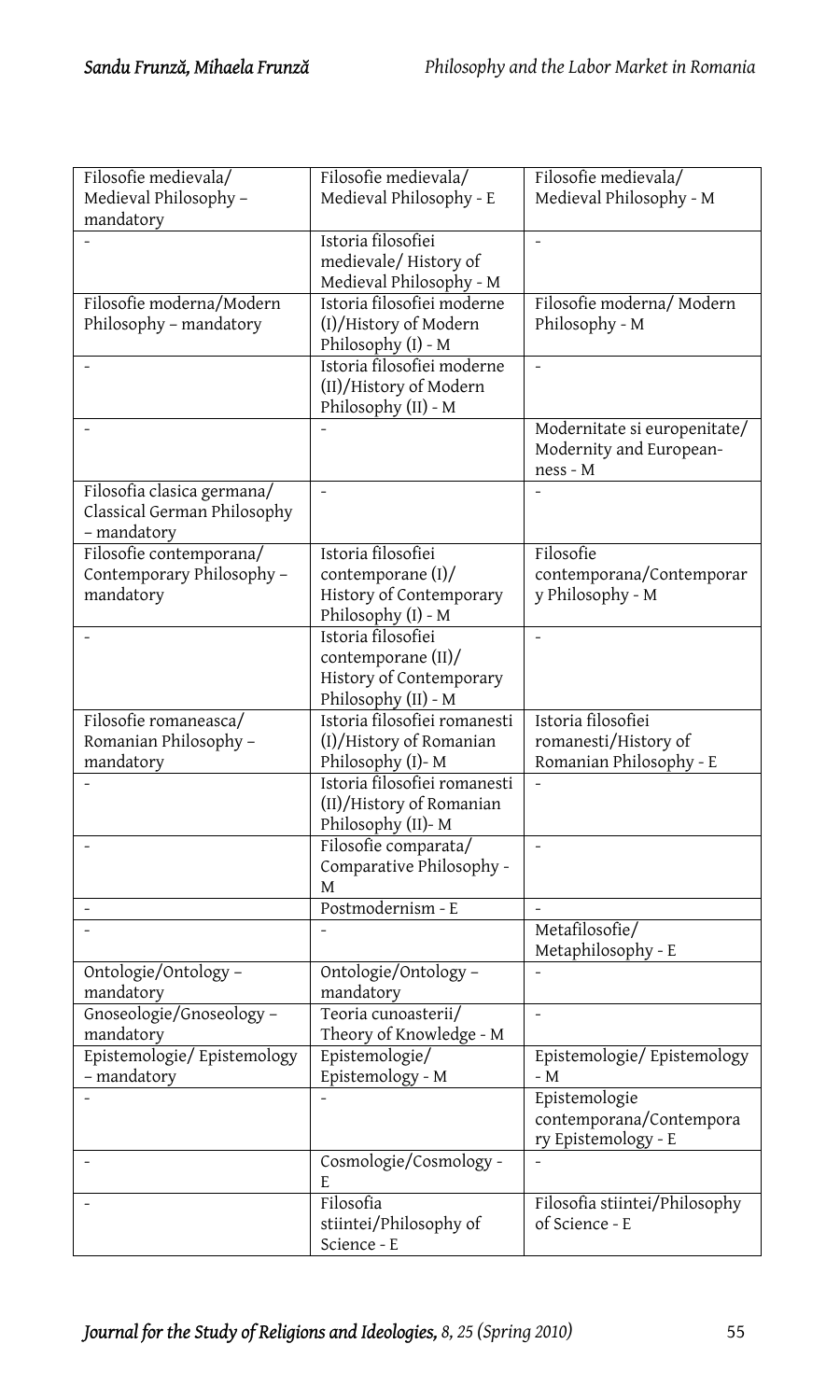|                               |                            | Teoria cunoasterii             |
|-------------------------------|----------------------------|--------------------------------|
|                               |                            | stiintifice/Theory of          |
|                               |                            | Scientific Knowledge - E       |
|                               |                            | Filosofia matematicii/         |
|                               |                            | Philosophy of Mathematics -    |
|                               |                            | E                              |
| Filosofia mintii/Philosophy   | $\frac{1}{2}$              | Filosofia mintii/Philosophy    |
| of Mind - mandatory           |                            | of Mind - mandatory            |
| Filosofie analitica/ Analytic |                            |                                |
| Philosophy - elective         |                            |                                |
| Istoria si filosofia artei/   | Filosofia artei/           |                                |
| History and Philosophy of     | Philosophy of Art - M      |                                |
| Art - mandatory               |                            |                                |
| Estetica/Aesthetics-          | Estetica/Aesthetics-       | Introducere in estetica/       |
| mandatory                     | mandatory                  | Introduction to Aesthetics -   |
|                               |                            | M                              |
|                               |                            | Estetica/Aesthetics - E        |
|                               | Teorii contemporane        |                                |
|                               | asupra artei/              |                                |
|                               | Contemporary Theories      |                                |
|                               | on Art - E                 |                                |
| Metafizica/Metaphysics-       | Metafizica/Metaphysics -   | Metafizica/Metaphysics-        |
| mandatory                     | E                          | mandatory                      |
|                               |                            | Metafizica secolului al XX-    |
|                               |                            | lea/ Metaphysics of the XXth   |
|                               |                            | century - E                    |
| L.                            | Filosofie morala/Moral     | Introducere in etica/          |
|                               | Philosophy - M             | Introduction to Ethics - M     |
| Etica/Ethics - mandatory      | Etica/Ethics - M           | Teorii etice/Ethical Theories  |
|                               |                            | - M                            |
|                               | $\overline{a}$             | Etica aplicata/ Applied Ethics |
|                               |                            | – E                            |
|                               | $\overline{a}$             | Libertate si mentalitati/      |
|                               |                            | Freedom and Mentalities - E    |
| Filosofia                     |                            | Filosofia                      |
| limbajului/Philosophy of      |                            | limbajului/Philosophy of       |
| Language - mandatory          |                            | Language - mandatory           |
| Antropologie                  | $\overline{a}$             |                                |
| filosofica/Philosophical      |                            |                                |
| Anthropology - mandatory      |                            |                                |
| Retorica/Rhetoric-            | Retorica/Rhetoric - E      | $\overline{a}$                 |
| mandatory                     |                            |                                |
| Hermeneutica/Hermeneutics     | Hermeneutica/Hermeneu      | Hermeneutica/Hermeneutics      |
| - mandatory                   | tics - E                   | - E                            |
| Hermeneutica formelor         |                            | $\overline{a}$                 |
| simbolice/Hermeneutics of     |                            |                                |
| symbolic forms - elective     |                            |                                |
| Semiotica/Semiotics-          | Semiologie. Teorii ale     | $\overline{\phantom{a}}$       |
| elective                      | semnului si interpretarii/ |                                |
|                               | Semiology. Theories of     |                                |
|                               | sign and interpretation -  |                                |
|                               | М                          |                                |
|                               |                            |                                |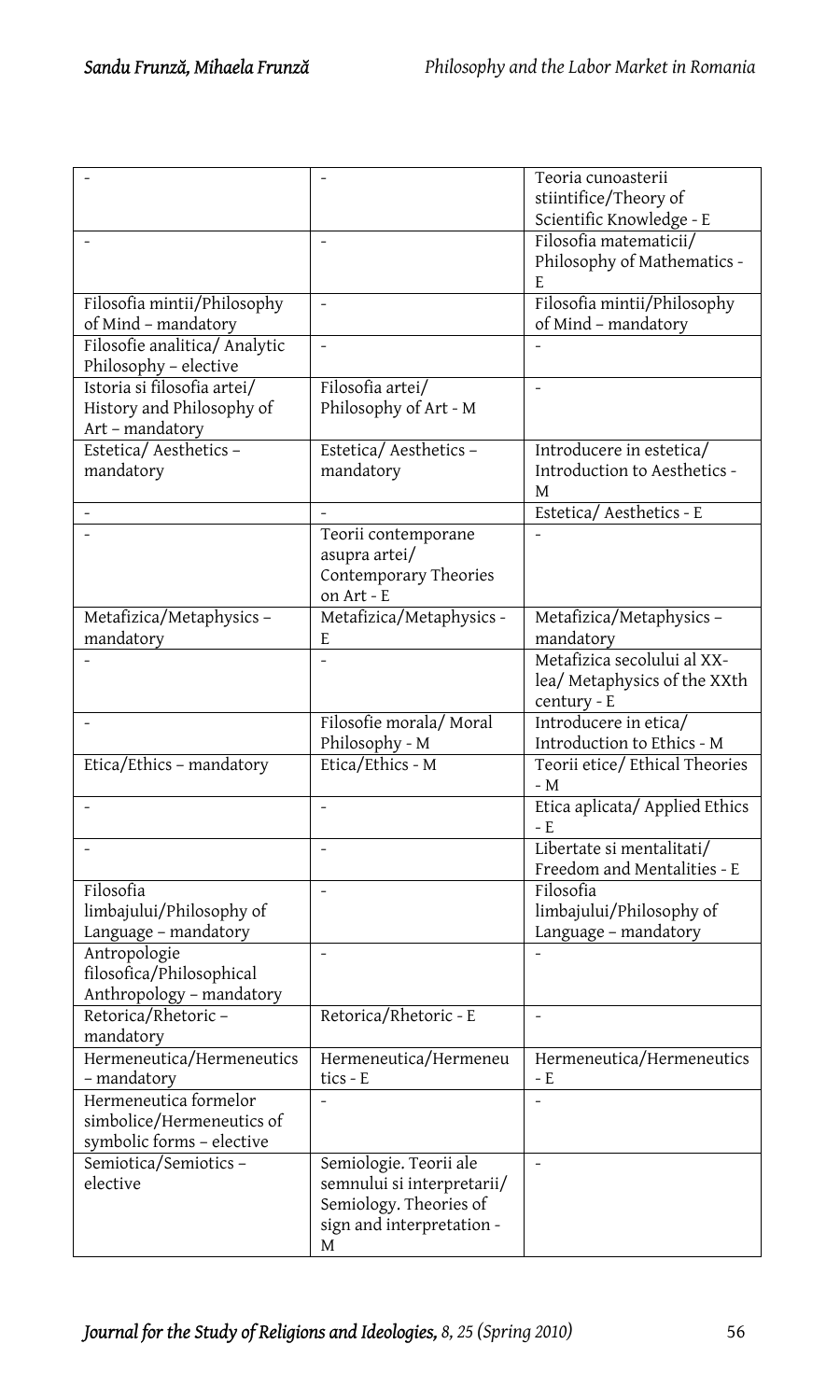| Fenomenologie/Phenomenol       | Introducere in                          | Fenomenologie/Phenomenol       |
|--------------------------------|-----------------------------------------|--------------------------------|
| ogy - elective                 | fenomenologie/Introducti                | ogy - elective                 |
|                                | on to Phenomenology - E                 |                                |
|                                | Fenomenologie si                        | $\overline{a}$                 |
|                                | psihanaliza/                            |                                |
|                                | Phenomenology and                       |                                |
|                                | Psychoanalysis - E                      |                                |
| Axiologie/Axiology-            |                                         | $\frac{1}{2}$                  |
| mandatory                      |                                         |                                |
| Istoria si filosofia           | Introducere in filosofia                | $\frac{1}{2}$                  |
| religiei/History and           | religiei/ Introduction in               |                                |
| Philosophy of Religion -       | the Philosophy of Religion              |                                |
| mandatory                      | - $M$                                   |                                |
|                                | Filosofia religiei-                     | $\overline{a}$                 |
|                                | tematizari actuale/                     |                                |
|                                | Philosophy of Religion -                |                                |
|                                | Current Issues - M                      |                                |
| Filosofie orientala/Oriental   |                                         | $\overline{a}$                 |
| philosophy - elective          |                                         |                                |
| Filosofia culturii/ Philosophy | Filosofia culturii/                     | $\overline{a}$                 |
| of Culture - elective          | Philosophy of Culture -                 |                                |
|                                | elective                                |                                |
|                                | Filosofia istoriei/                     | Filosofia istoriei/ Philosophy |
|                                | Philosophy of History - E               | of History - M                 |
|                                |                                         | Filosofia istoriei filosofiei/ |
|                                |                                         | Philosophy of the History of   |
|                                |                                         | Philosophy - E                 |
| Introducere in stiinte         |                                         | Cultura si educatie civica/    |
| politice. Cultura              |                                         | Civic Culture and Education -  |
| civica/Introduction to         |                                         | E                              |
| Political Sciences.            |                                         |                                |
| Citizenship - mandatory        |                                         |                                |
|                                | Economie. Teorii                        |                                |
|                                | contemporane (I)/                       |                                |
|                                | Economy. Contemporary                   |                                |
|                                | Theories (I) - E                        |                                |
|                                | Economie. Teorii                        | $\overline{a}$                 |
|                                | contemporane (I)/                       |                                |
|                                | Economy. Contemporary                   |                                |
|                                | Theories $(I)$ – E                      |                                |
|                                | Sociologie (I)/ Sociology               | $\overline{a}$                 |
|                                | $(I) - E$                               |                                |
|                                | Sociologie (II)/Sociology<br>$(II) - E$ | $\overline{\phantom{0}}$       |
|                                | Psihologie (I). Psihologie              | $\overline{\phantom{0}}$       |
|                                | sociala/ Psychology (I)                 |                                |
|                                | Social Psychology - E                   |                                |
|                                | Psihologie (II). Psihologie             | $\overline{\phantom{a}}$       |
|                                | cognitiva/Psychology (II).              |                                |
|                                | Cognitive Psychology - E                |                                |
|                                | Psihanaliza/                            | $\overline{\phantom{a}}$       |
|                                | Psychoanalysis - E                      |                                |
|                                |                                         |                                |